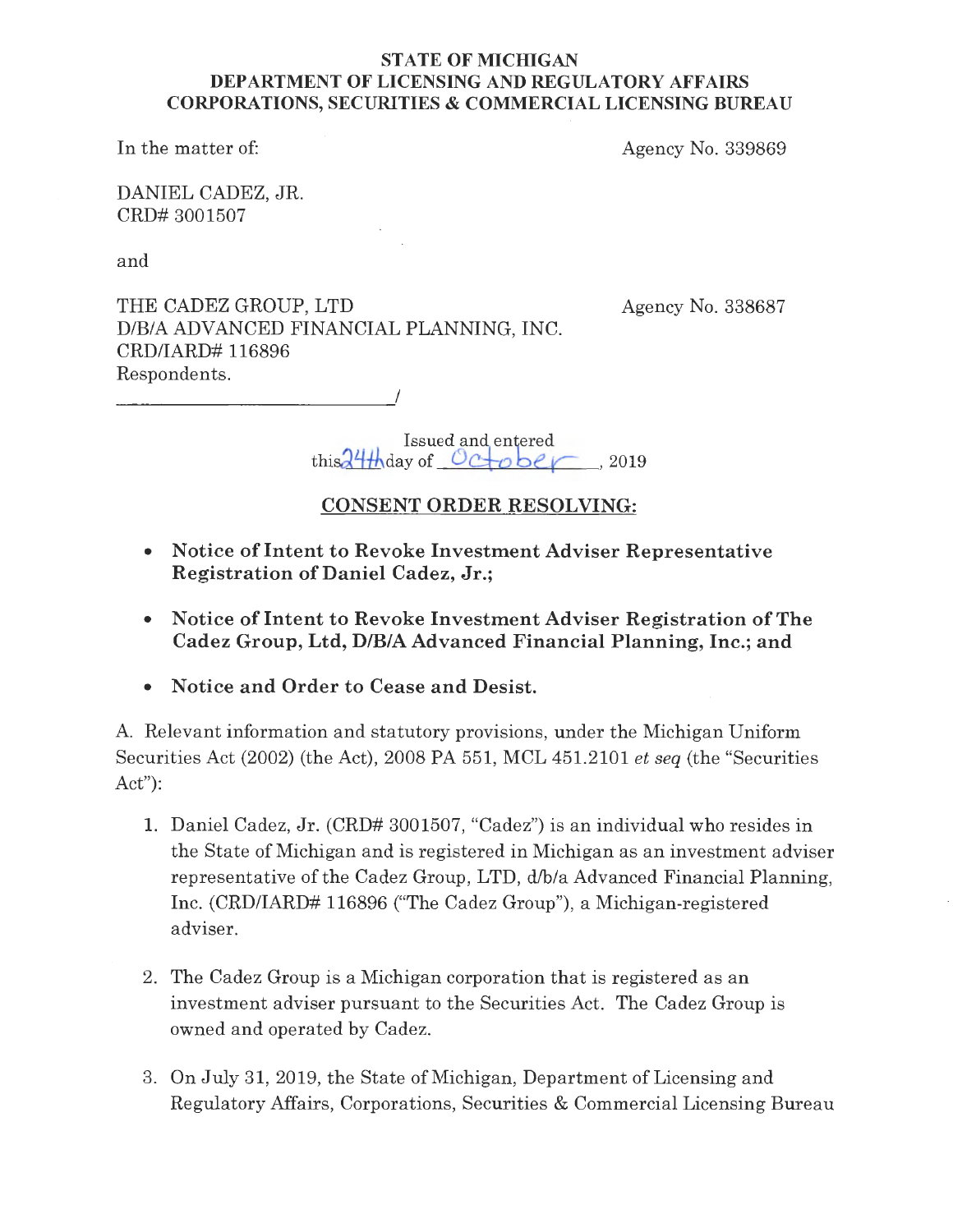(the "Bureau") and the Director of the Bureau who serves as the Administrator of the Act (the "Administrator") issued a Notice and Order to Cease and Desist ("C&D") to Cadez under MCL 451.2411(6) and MCL  $451.2501(b)$ . The C&D Order asserted that:

- a. Cadez violated the Securities Act by taking and maintaining custody of client funds without obtaining annual audits for the years 2015, 2016, 2017, 2018, or to date in 2019 as required by 17 CFR 275.206(4)-2, contrary to Order No. 2011-009-M, the Sixth Transition Order Administering the Securities Act, Rule 451.4.13, and MCL 451.2411(6).
- b. Cadez, through the private placement memorandum he distributed to investors on behalf of Pishon Partners, LP, represented that investors would receive annual audited financial statements from the limited partnership; this representation was untrue, as no audited financial statements were prepared and distributed for the years 2015, 2016, 2017, 2018, or to date in 2019. The statement regarding provision of annual audited financial statements was in connection with the offer or sale of a security, material, and untrue, contrary to section 501(b) of the Securities Act, MCL 451.2501(b).
- 4. On July 31, 2019, the Bureau and the Administrator also issued a Notice of Intent to Revoke Investment Adviser Representative Registration and Order of Summary Suspension to Cadez (Agency No. 339869) and a separate Notice of Intent to Revoke Investment Adviser Registration and Order of Summary Suspension to The Cadez Group (Agency No. 338687).
- 5. The July 31, 2019 Notice of Intent (NOI) issued to The Cadez Group was based on The Cadez Group's alleged custody of client funds or securities as a result of its associated person Cadez's role in a private fund called Pishon, Ltd., in violation of the Securities Act. As of July 31, 2019, The Cadez Group's Investment Adviser registration was summarily suspended pending outcome of revocation proceedings instituted by the NOI in accordance with section 412(6) of the Securities Act, MCL 451.2412(6).
- 6. The July 31, 2019 NOI issued to Cadez was based on Cadez's alleged unlawful custody of The Cadez Group client funds or securities in violation of the Securities Act as well as Cadez's alleged untrue statements of fact in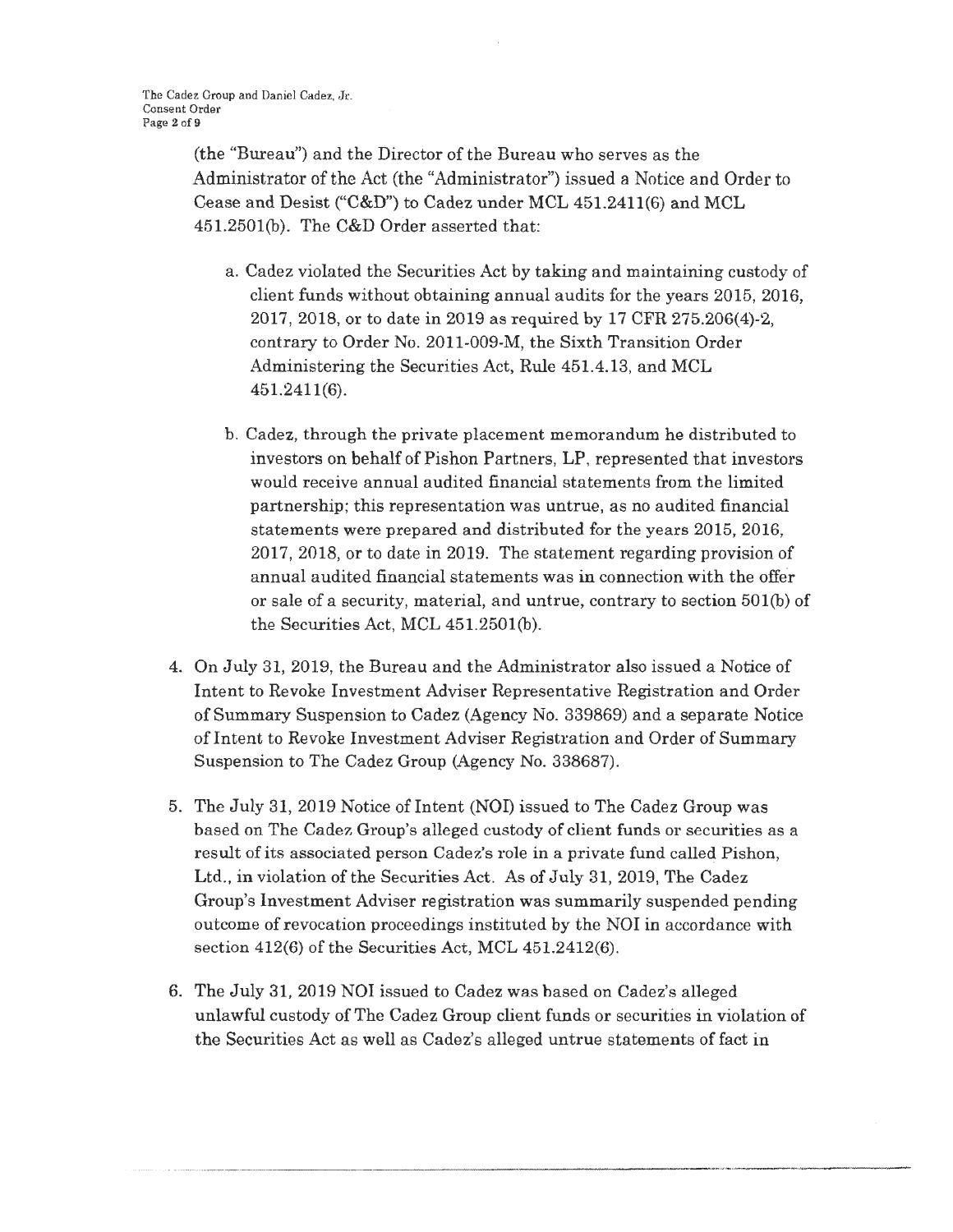connection with the offer or sale of a security. As of July 31, 2019. Cadez's Investment Adviser Representative registration was summaxily suspended pending the outcome of revocation proceedings instituted by the NOI in accordance with section 412(6) of the Securities Act, MCL 451.2412(6).

7. Cadez and The Cadez Group timely requested an opportunity to meet with the Bureau in an attempt to negotiate a resolution of the above-captioned matters, including both NOis and the C&D Order. Thereafter, Cadez, on behalf of himself and The Cadez Group, along with legal counsel for Cadez and The Cadez Group, met with representatives of the Bureau on September 3, 2019 and, as a result of that meeting and further negotiations, the Bureau, Cadez, and The Cadez Group agree to and recommend that the Administrator order a settlement of these matters under the terms and conditions set forth in this Stipulated Consent Order. The Cadez Group and Cadez were represented by, and had the advice of, legal counsel throughout the process of resolving the C&D Order and the July 31, 2019 NOIs. At the meeting, Cadez and the Cadez Group represented that Pishon Partners, LP ceased all trading activities in 2016 and filed a final partnership tax return for 2016, and that approximately \$9,000 of funds were still held at its brokerage firm, which the brokerage firm refused to release because Pishon Partners, LP no longer had a bank account.

## B. STIPULATION

The Cadez Group and Cadez ("Respondents"), and the Administrator (collectively, "the Parties") agree that the  $C&D$  Order and NOIs will be resolved and the Summary Suspensions lifted based upon the following conditions:

- 1. Respondents agree to comply with the Securities Act in connection with all future conduct and activities.
- 2. Respondents neither admit nor deny the allegations in the C&D Order or the NOis, and neither admit nor deny any wrongdoing in connection with these matters. Respondents consent to entry of this Consent Order only for the purpose of resolving the C&D Order and the NOIs in an expeditious fashion that avoids the time and expense associated with an administrative proceeding and any appeals therefrom. The Parties agree that this Consent Order is automatically admissible in a proceeding to enforce its provisions or in any administrative proceeding under the Securities Act.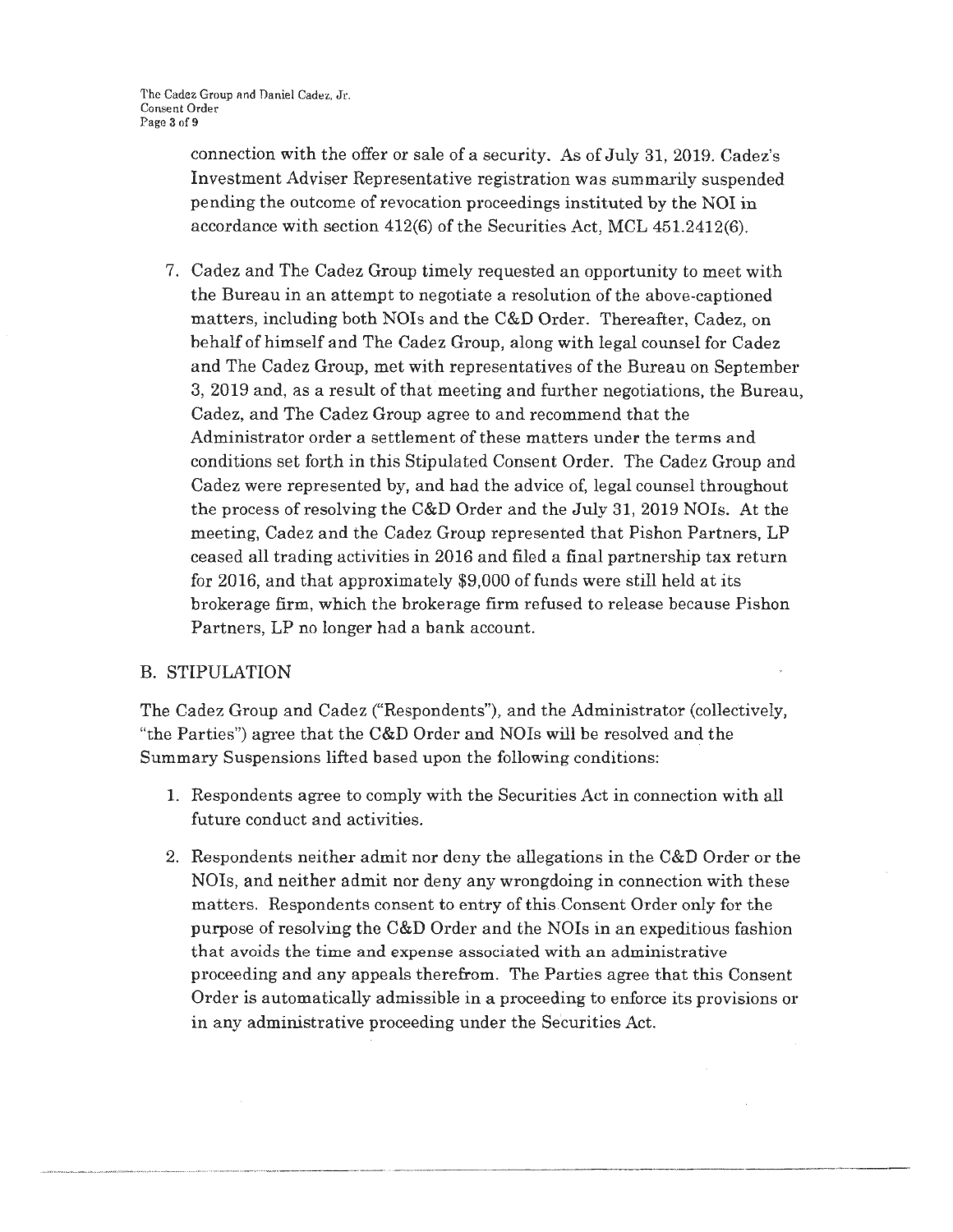The Cadez Group and Daniel Cadez, Jr, Consent Order Page 4 of 9

- 3. The Parties agree that this Consent Order resolves only Respondents' activities, conduct, and alleged Securities Act violations contained in the C&D Order and the NOIs, but it does not address or resolve any other activities, conduct, or potential Securities Act violations engaged in by Respondents not expressly contained in the C&D Order or NOis or occurring after the date of this Consent Order.
- 4. Respondents agree that, effective upon entry of this Consent Order, any request for an administrative hearing related to the C&D Order and/or the NOIs is automatically revoked without further action of the Parties.
- 5. The Cadez Group agrees to the revocation of its Michigan Investment Adviser Registration, CRD/IARD# 116896 and Cadez agrees to the revocation of his Michigan Investment Adviser Representative Registration, CRD# 3001507, which shall be effective no later than ninety (90) days after the effective date of this Consent Order and as set forth in Paragraphs B.6. and B.7.
- 6. The Parties represent that The Cadez Group currently supervises an Investment Adviser Representative, John W. Ellison ("Ellison"), who is located in Wisconsin. The Cadez Group shall be permitted to continue to supervise Ellison as Ellison's Investment Adviser for no more than ninety (90) days after the effective date of this Consent Order, at which time The Cadez Group's Michigan Investment Adviser registration shall be revoked. If, however, Ellison affiliates with another Investment Adviser at any time prior to ninety (90) days after the effective date of this Consent Order, then The Cadez Group shall so inform the Bureau and the Bureau shall, at that time, update The Cadez Group's registration status on CRD to "Revoked", and file. Until such time as The Cadez Group's Michigan Investment Adviser registration is revoked, The Cadez Group shall not supervise any other Investment Adviser Representatives, other than Ellison, and shall not accept any new clients.
- 7. Cadez agrees that the Bureau shall revoke his Michigan Investment Adviser Representative registration. To the extent Cadez is required to maintain his Investment Adviser Representative registration as a condition of maintaining Cadez Group's Investment Adviser registration, then Cadez shall be permitted to continue to maintain his Investment Adviser Representative registration for no more than ninety (90) days after the effective date of this Consent Order as set forth in paragraph B.6. Until such time as Cadez's Michigan Investment Adviser Representative registration is revoked, Cadez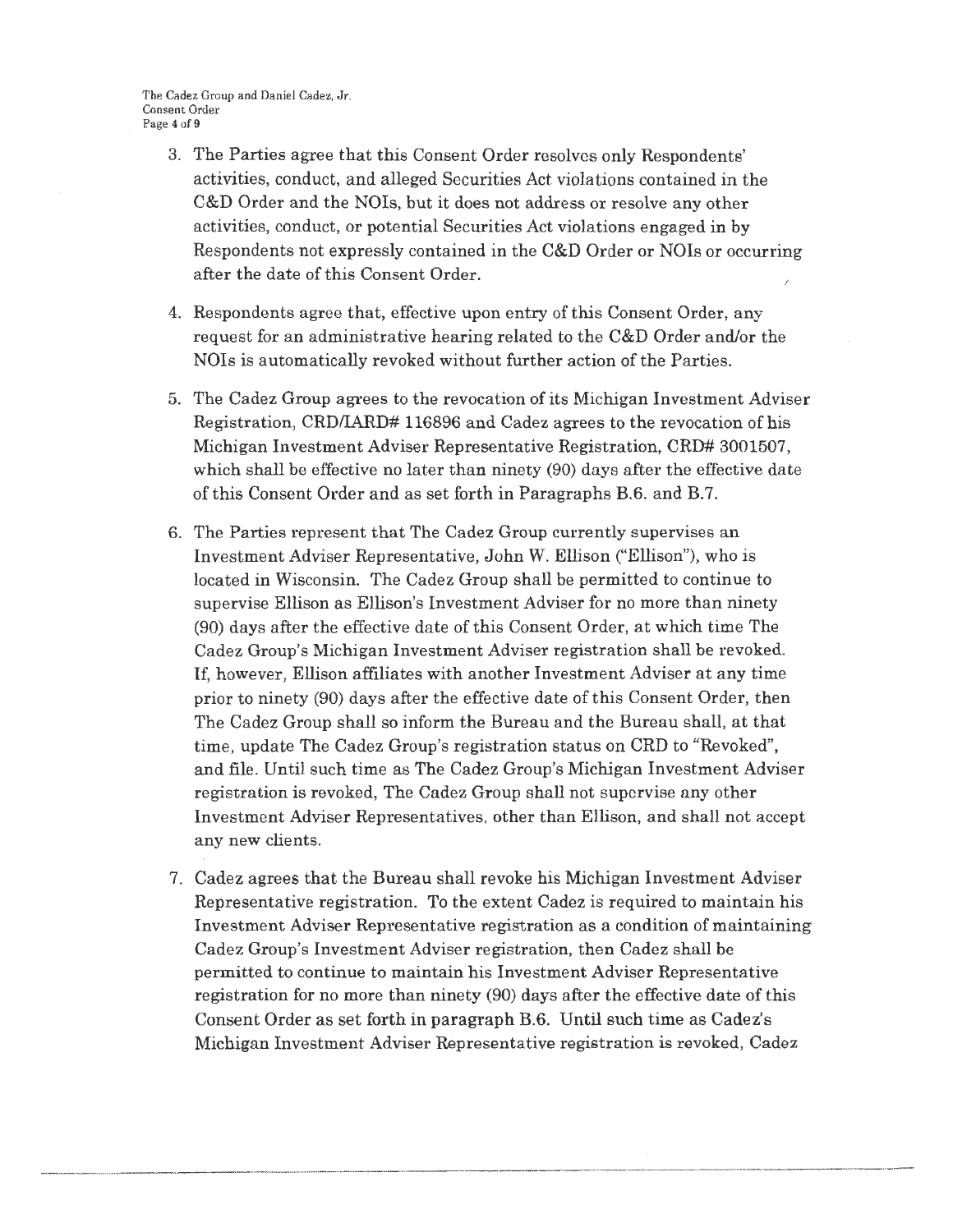shall not accept any new clients or provide investment advice to any clients. The Bureau shall update Cadez's registration status on CRD to "Approved-Restricted" until Cadez notifies the Bureau that he is no longer required to supervise Ellison, or until ninety (90) days after the effective date of this Consent Order, whichever is sooner, at which time the Bureau will update Cadez's registration status on CRD to "Revoked".

- 8. Respondents agree that to the extent they currently have custody over any client funds, they shall take immediate steps to distribute such funds to the owner(s) of such funds. The Parties represent that Respondent's attorney, Robert J. Mottern ("Mottern"), has received Respondents' client funds in his attorney trust account for the sole purpose of distributing the funds to the owner(s) of such funds. Upon distribution of Respondents' client funds through Mottern's attorney trust account, Mottern shall provide the Bureau with an affidavit describing the distribution of the funds, including the amount of funds distributed, to whom the funds were distributed, and the date of distribution. The account distribution and Mottern's affidavit to the Bureau describing the fund distribution shall be completed as soon as possible but no later than ninety (90) days after the effective date of this Consent Order.
- 9. The Administrator agrees to reduce the total fines in the C&D Order, and Respondents agree to pay, jointly and severally, a civil fine of \$1,000.00 to the Bureau within 120 days after the mailing date of this Consent Order. The fine must be paid by check or money order payable to the "State of Michigan," contain The Cadez Group and Cadez's identifying information (name and Agency Nos. 338687 and 339869), and be mailed to:

Corporations, Securities & Commercial Licensing Bureau Final Order Monitoring - Securities & Audit Division P.O. Box 30018 Lansing, MI 48909

- 10. If any portion of the fine is overdue for at least six months, the Administrator may refer it to the Michigan Department of Treasury for collection action against The Cadez Group and/or Cadez. In addition, the Administrator reserves the right to pursue any other action or proceeding permitted by law to enforce payment of the fine.
- 11. The Parties acknowledge and agree that the Administrator retains the right to pursue any action or proceeding permitted by law to enforce compliance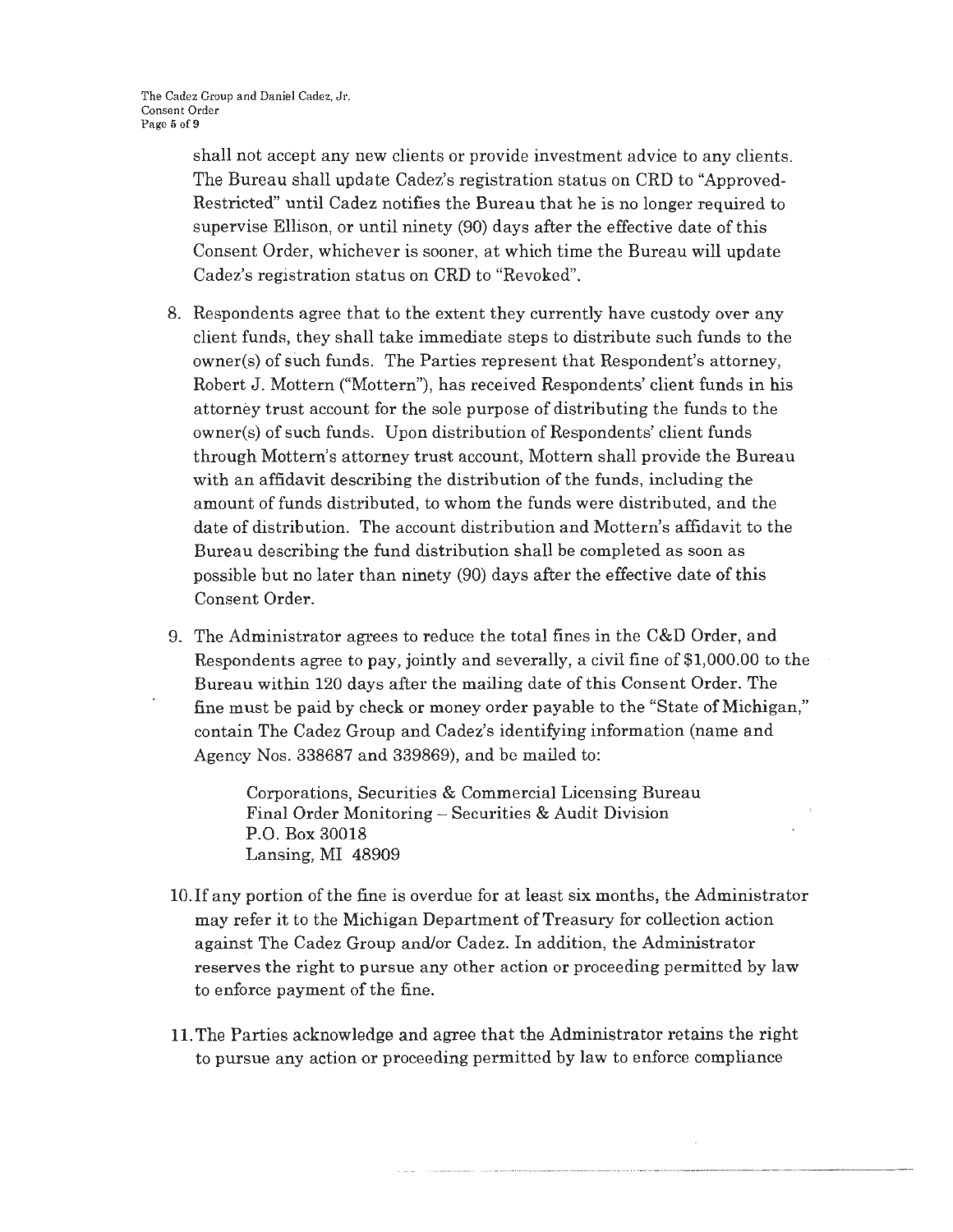with the provisions of this Consent Order, and that failure to comply with this Consent Order may result in the reinstitution of the C&D Order, pending any other action the Administrator chooses to take as a result of Respondents' failure to comply.

- 12. Respondents agree to cooperate with the Bureau and comply with any reasonable investigative demands made by the Bureau in the future for purposes of ensuring compliance with this Consent Order or the Securities Act.
- 13.Respondents acknowledge and agree that: (a) the Administrator has jurisdiction and authority to enter this Consent Order; (b) the Administrator may enter this Consent Order without any further notice to Respondents; and (c) upon entry of this Consent Order, it is final and binding, and Respondents waive any right to a hearing or an appeal of this Consent Order and the C&D Order or NOis under the Secmities Act, the rules promulgated under the Securities Act or the predecessor Securities Act, the Administrative Procedures Act of 1969, 1969 PA 306, MCL 24.201 *et seq.,* or other applicable law.
- 14. The Parties understand and agree that this Consent Order will be presented to the Administrator for her final approval as evidence by its entry, and that the Administrator may, in her sole discretion, decide to accept or reject this Consent Order. If the Administrator accepts this Consent Order by entering it, this Consent Order becomes fully effective and binding in accordance with Paragraph B.13. above. If the Administrator rejects this Consent Order by refusing to enter it, the Parties waive any objection to submitting a hearing request for adjudication through a formal administrative proceeding and the Administrator remaining the final decisionmaker at the conclusion of that proceeding.
- 15. Following entry of the attached Order, the Bureau will file a Form U6 reflecting the Parties' resolution of the NOI and C&D under this Consent Order. This Consent Order is a public record required to be published and made available to the public, consistent with section 11 of the Michigan Freedom of Information Act, MCL 15.241. The Bureau currently publishes copies of orders issued under the Act to the Bureau's website.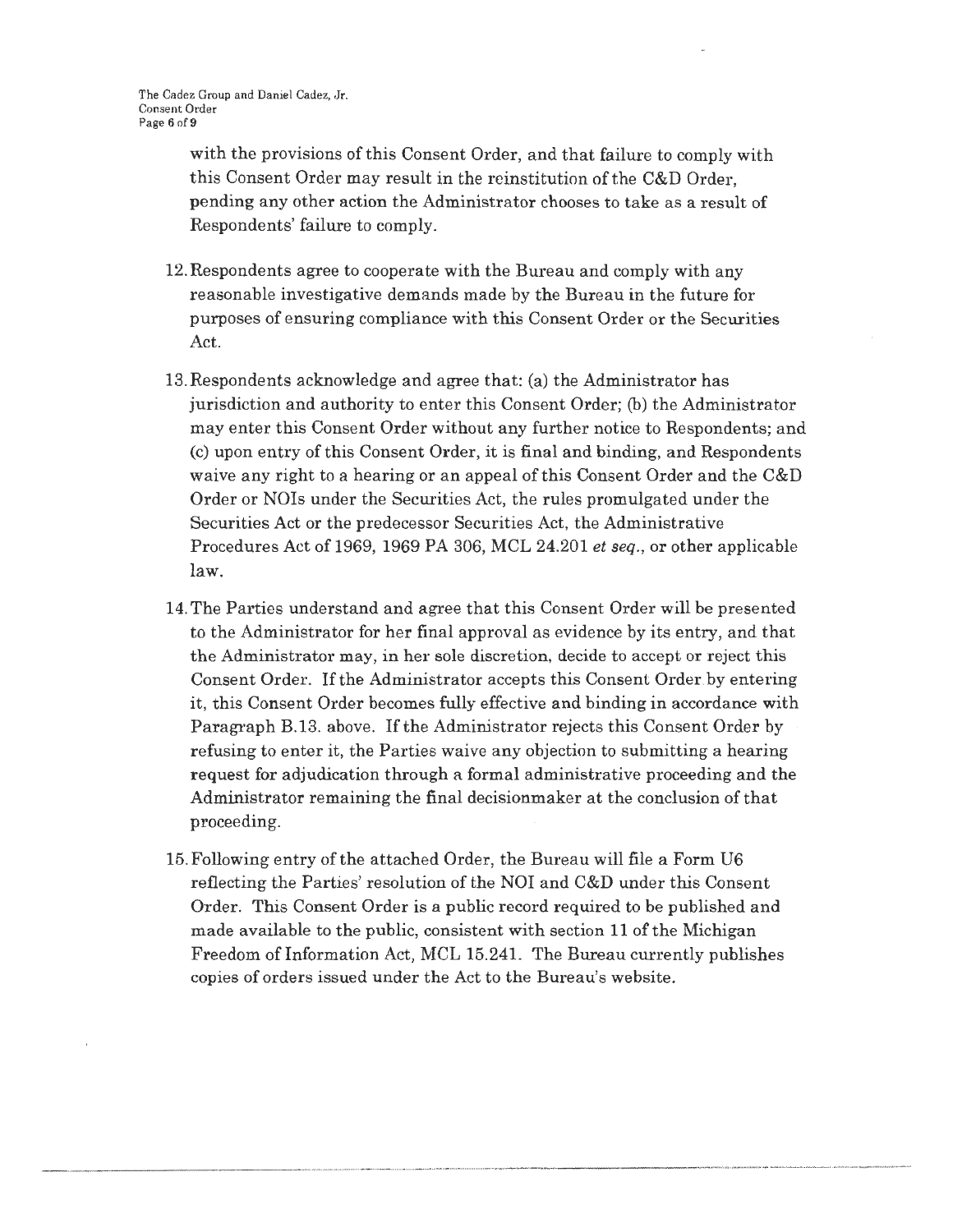The Cadez Group and Daniel Cadez, Jr. Consent Order Page 7 of 9

- 16. The Parties acknowledge and agree that this Consent Order contains the entire understanding of the Parties and supersedes and forever terminates all prior and contemporaneous representations, promises, understandings, and negotiations, whether oral or written, with respect to its subject matter. The Parties further agree that this Consent Order may only be amended, modified, or supplemented by a duly executed writing signed by each Party and approved by Order of the Administrator.
- 17. The Parties acknowledge and represent that: (a) each Party has read this Consent Order in its entirety and fully understands all of its terms, conditions, ramifications, and consequences; (b) each Party unconditionally consents to the terms of this Consent Order; (c) each Party has consulted with or had ample opportunity to consult with legal counsel of his, her, or its choosing prior to executing this Consent Order; (d) each Party has freely and voluntarily signed this Consent Order; and (e) the consideration received by each Party as described in this Consent Order is adequate.
- 18. Respondents understand and intend that by signing this Consent Order, they are waiving the right., pursuant to the Act, the rules promulgated under that Act and the Uniform Securities Act (Predecessor Act), 1964 PA 265, MCL 451.501 *et seq.,* and the Administrative Procedures Act, 1969 PA 306, MCL 24.201 *et seq.,* to prior notice and a hearing before an administrative law judge, at which the Bureau would be required to defend any disciplinary action taken under Section 604 (6) of the Act, MCL 451.2604, by presentation of evidence and legal authority and at which Respondents would be entitled to appear with or without an attorney to cross-examine all witnesses presented by the Bureau and to present such testimony or other evidence or legal authority deemed appropriate.
- 19. The Parties agree that facsimile or electronically transmitted signatures may be submitted in connection with this Consent Order and are binding on that Party to the same extent as an original signature.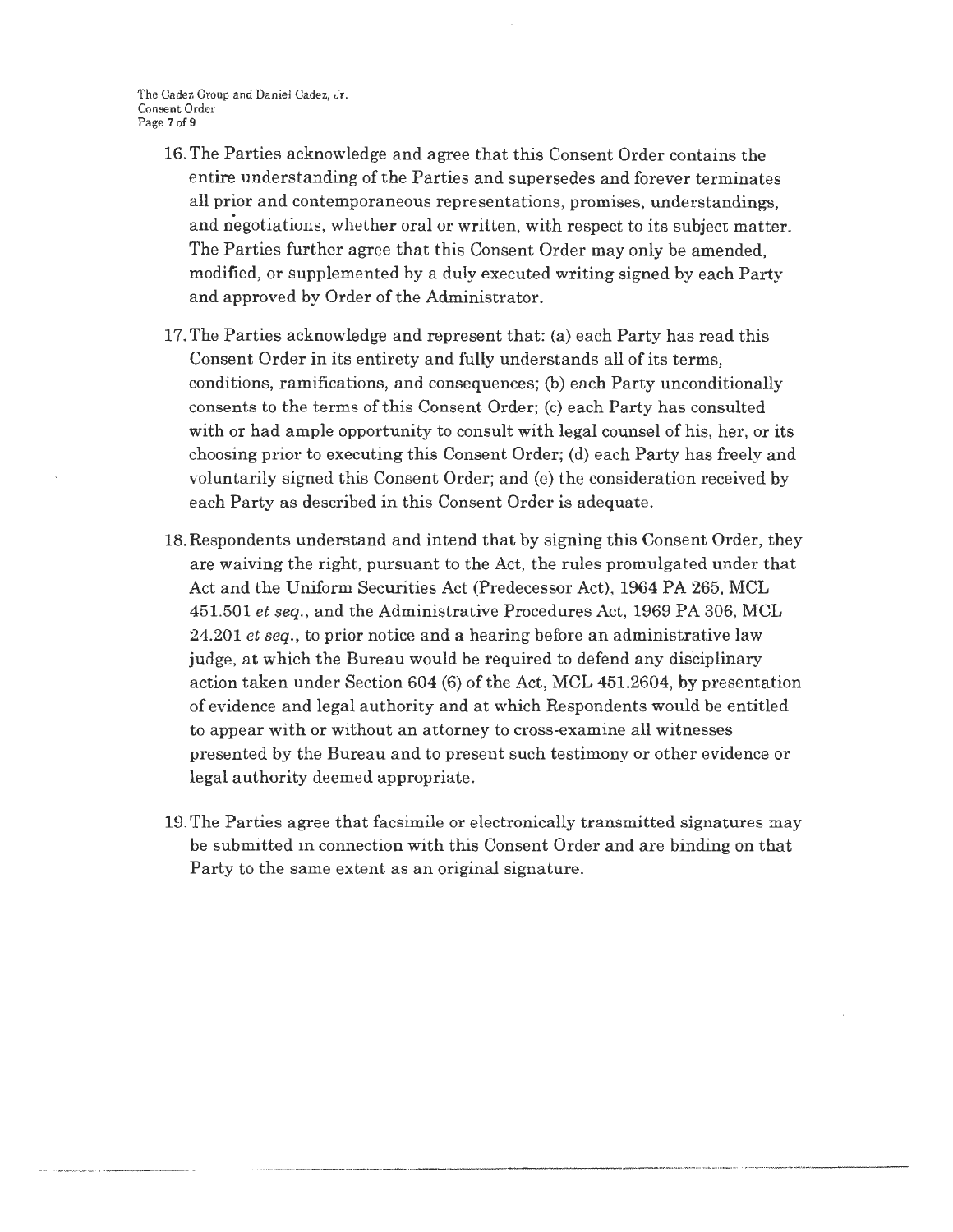The Cadez Group and Daniel Cadez, Jr. Consent Order Page 8 of 9

Through their signatures, the Parties agree to the above terms and conditions;

Dated: *<sup>µ</sup>1,-/,* I~, *I* 

Signed:

Dated: *I* 

Signed:

The Cadez Group By: Daniel Cadez, Jr.

Daniel Cadez, Jr., on his own behalf

Acknowledged and Review by:

Dated:  $\frac{1}{8}/19$  Signed: 4

Robert J. Mottern Attorney for Respondents

Approved by:

Dated: Signed:

Timothy L. Teague Securities & Audit Division Director Corporations, Securities & Commercial Licensing Bureau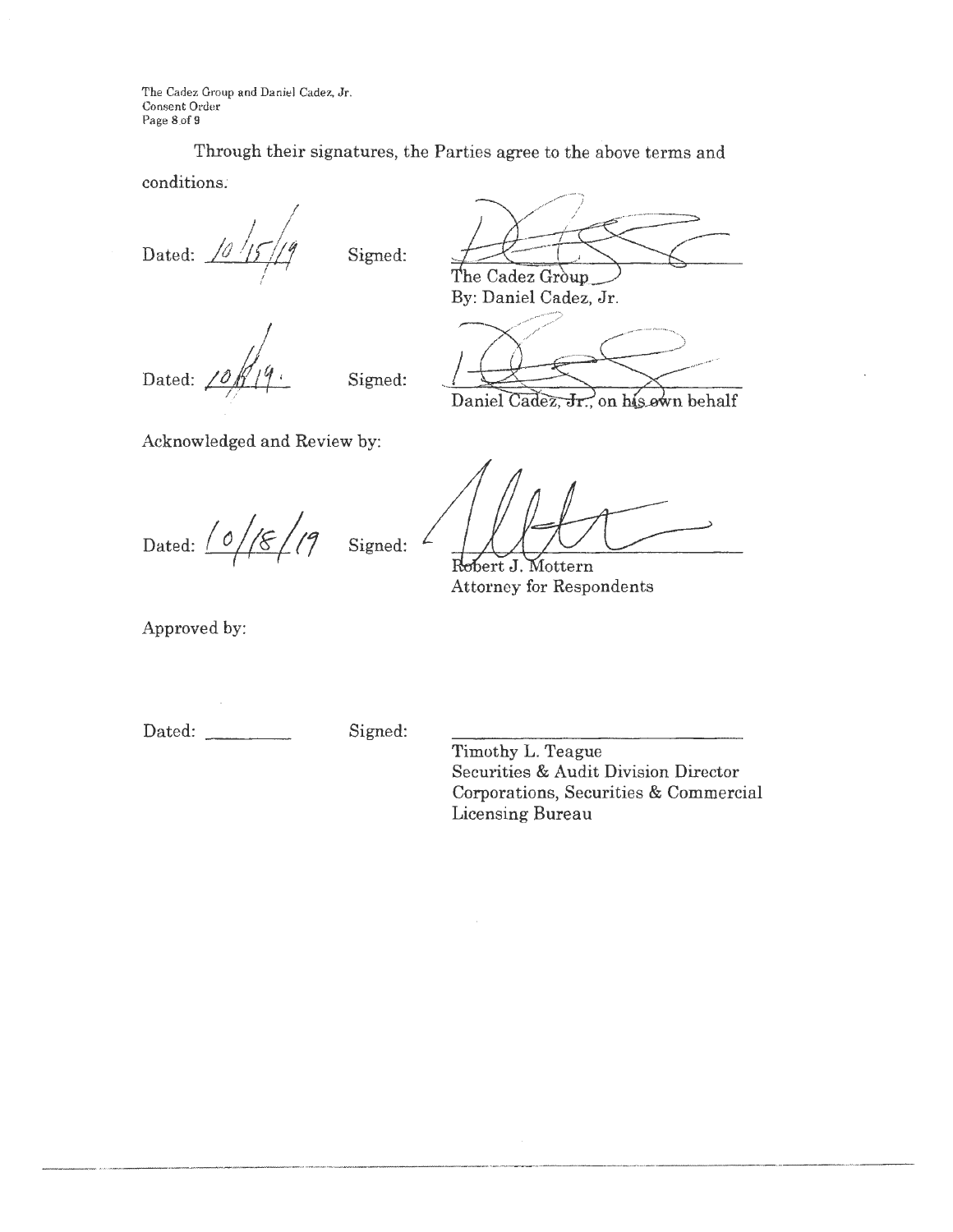The Cadez Group and Daniel Cadez, Jr. Consent Order Page **8** of **9** 

Through their signatures, the Parties agree to the above terms and conditions.

Dated: Signed: Dated: Signed: Acknowledged and Review by: Dated: Signed: Approved by: Dated:  $\boxed{0.21.19}$  Signed: The Cadez Group By: Daniel Cadez, Jr. Daniel Cadez, Jr., on his own behalf Robert J. Mottern Attorney for Respondents <u>Jimothy L. Jeague</u> Securities & Audit Division Director Corporations, Securities & Commercial Licensing Bureau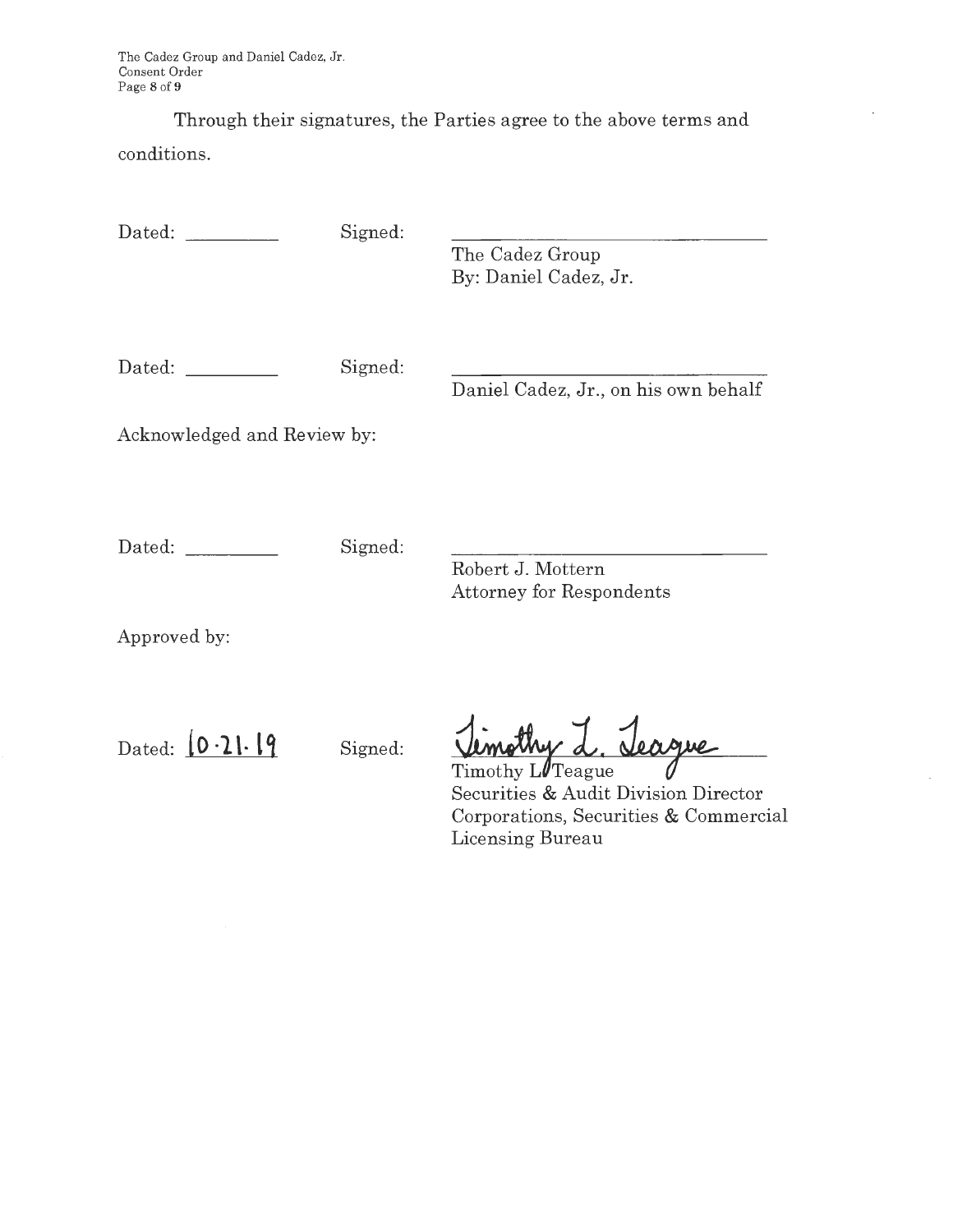The Cadez Group and Daniel Cadez, Jr. Consent Order Puge 9 of 9

## C. ORDER

The Administrator NOW, THEREFORE, ORDERS:

THE TERMS AND CONDITIONS IN THIS CONSENT ORDER ARE BINDING AND EFFECTIVE, IN ACCORD WITH THE FULLY EXECUTED STIPULATION CONTAINED HEREIN.

Julia Dale, Administrator and Director Corporations, Securities & Commercial Licensing Bureau

 $\sim$ 

 $\label{eq:3.1} \begin{minipage}{0.9\textwidth} \begin{minipage}{0.9\textwidth} \begin{itemize} \color{blue}{\textbf{1}} & \color{blue}{\textbf{1}} & \color{blue}{\textbf{1}} & \color{blue}{\textbf{1}} & \color{blue}{\textbf{1}} & \color{blue}{\textbf{1}} & \color{blue}{\textbf{1}} & \color{blue}{\textbf{1}} & \color{blue}{\textbf{1}} & \color{blue}{\textbf{1}} & \color{blue}{\textbf{1}} & \color{blue}{\textbf{1}} & \color{blue}{\textbf{1}} & \color{blue}{\textbf{1}} & \color{blue}{\textbf{$ 

**Contract Contractor**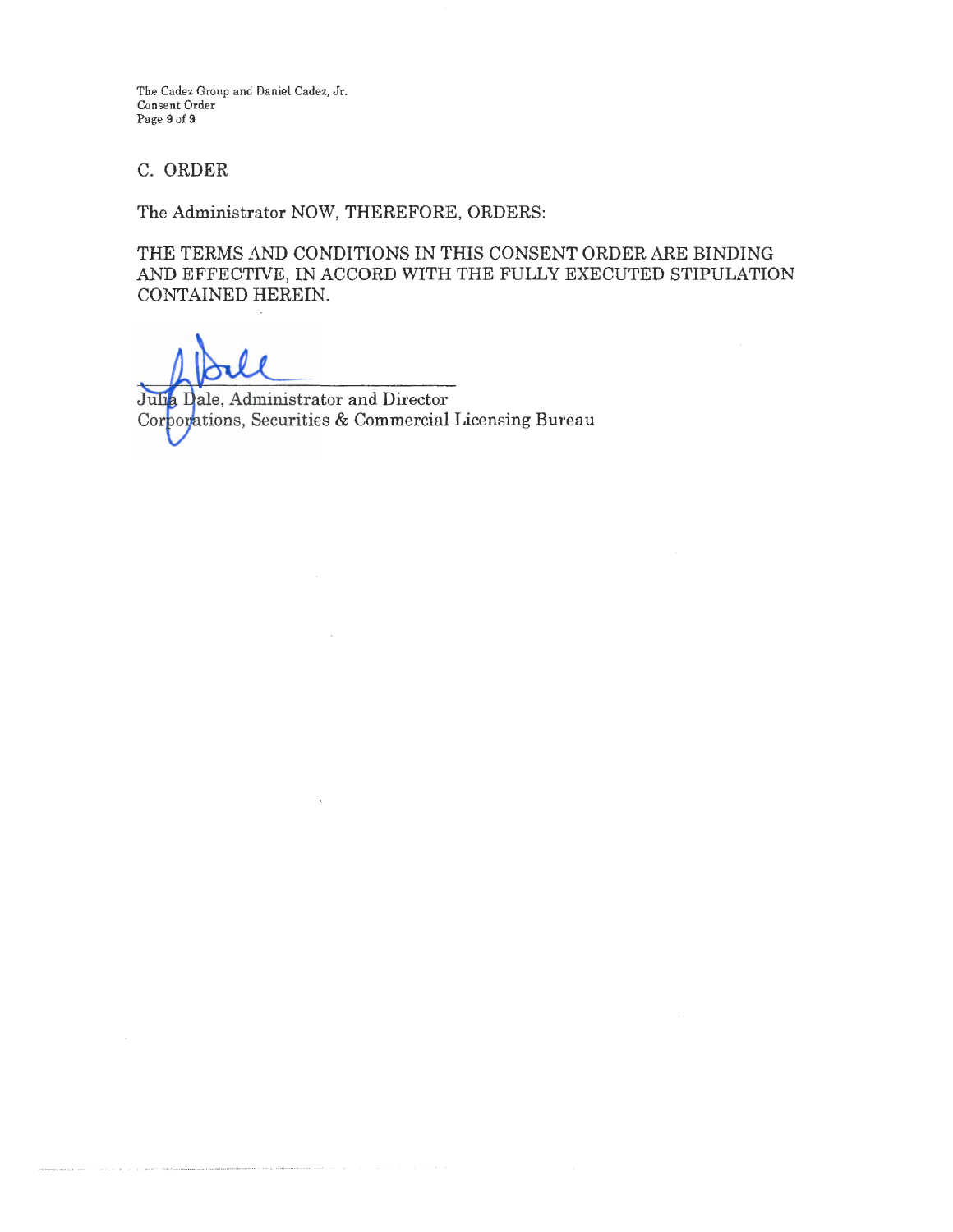#### **STATE OF MICHIGAN DEPARTMENT OF LICENSING AND REGULATORY AFFAIRS CORPORATIONS, SECURITIES & COMMERCIAL LICENSING BUREAU**

In the matter of:

Agency No. 339869

DANIEL CADEZ, JR. CRD# 3001507

Respondent.

I

**~J-** Issued and entered  $\frac{3}{2}$  day of  $\frac{1}{2}$ , 2019 NOTICE AND ORDER TO CHASE AND DESIST

Julia Dale, the Director ("Administrator") of the Corporations, Securities & Commercial Licensing Bureau ("the Bureau"), pursuant to her statutory authority and responsibility to administer and enforce the Michigan Uniform Securities Act (2002), 2008 PA 551, as amended, MCL 451.2101 *et seq* ("Securities Act"), hereby orders Daniel Cadez, Jr. ("Respondent") to cease and desist from unlawfully taking custody of client funds or securities, and from making untrue statements of material facts in connection with the offer or sale of securities, contrary to the Securities Act. Respondent is notified of the opportunity to request a hearing in this matter.

### **I. BACKGROUND**

### **A. The Respondent**

1. Daniel Cadez, Jr. (CRD#3001507) ("Respondent") is registered as an investment adviser representative through The Cadez Group, LTD, d/b/a Advanced Financial Planning, Inc., (CRD/IARD#116896) ("TCG"), a Michigan-registered investment adviser firm. Respondent and TCG have been summarily suspended since on or around April 24, 2019. (Exhibits 1 and  $2 -$  NOIs to Revoke and Orders of Summary Suspension).

#### **B. Findings of Fact**

1. The Bureau initiated an examination of Respondent's investment adviser firm, TCG, in or around December of 2018. Respondent and TCG failed to cooperate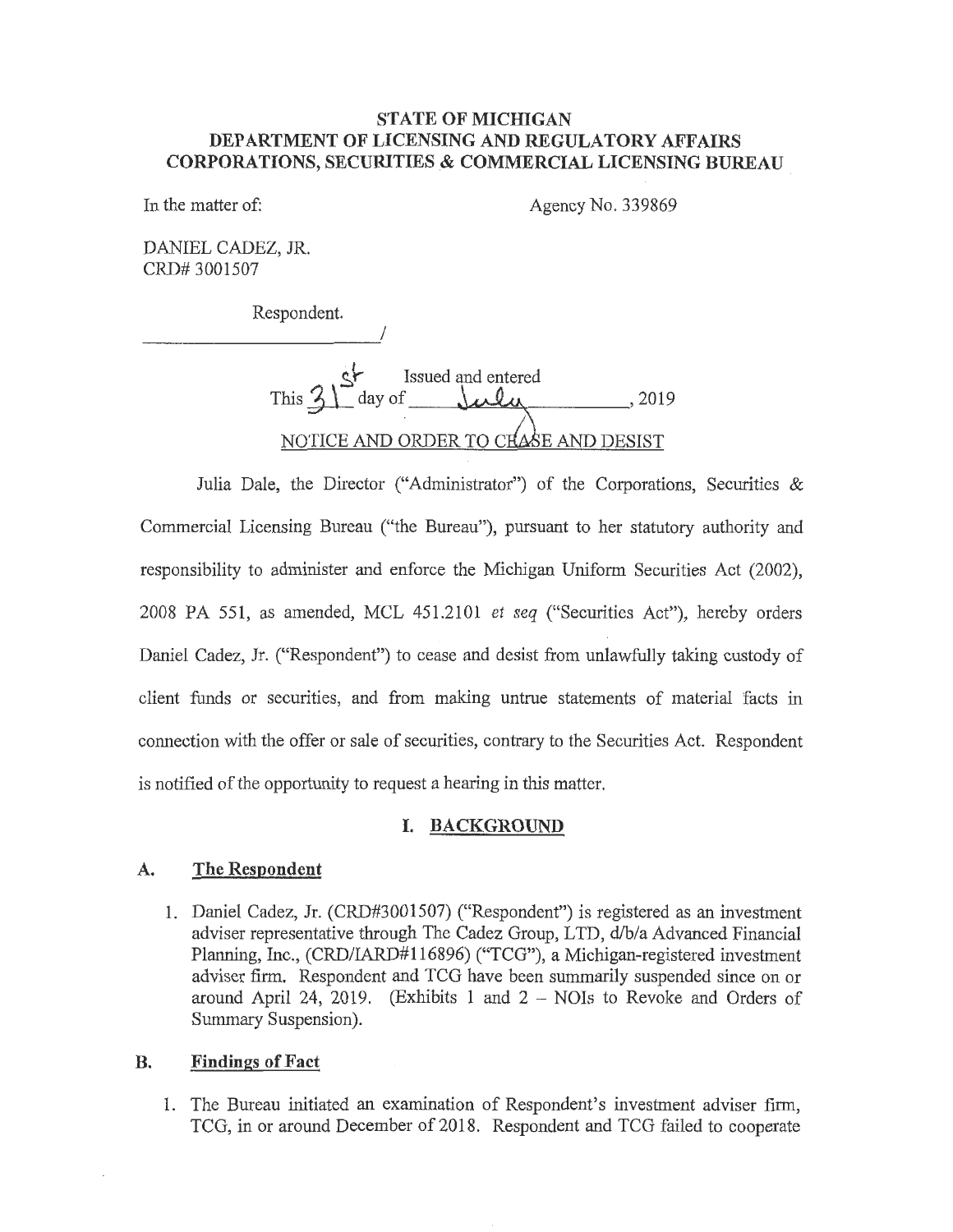with the examination, resulting in the issuance of a Notice of Intent to Revoke and an Order of Summary Suspension against the registrations of both Respondent as an investment adviser representative and TCG as an investment adviser. These orders were issued on or around April 24, 2019. (Exhibits 1 and 2).

- 2. Thereafter, Respondent began cooperating with the examination and provided documents relevant to his and TCG's custody of client funds or securities, including private placement memorandums related to pooled investment vehicles over which Respondent maintained control, and certain audited financial statements with respect to those pooled investment vehicles.
- 3. Respondent organized and operated a "Mini Master-Feeder" structure private fund called Pishon, Ltd. with TCG as the fund's investment manager. Pishon, Ltd. invested all or substantially all of its assets into Pishon Partners, LP, a Delaware limited partnership whose general partner was Gaugamela Capital Management, LLC, an affiliate of TCG. All of these entities were controlled by Respondent. The limited partners of Pishon Partners, LP were passive investors who relied on Respondent's efforts to generate returns on their investments. Some investors were also investment advisory clients of TCG.
- 4. The private fund strncture described in paragraph I.B.3 gave Respondent and TCG custody of TCG client assets under the Administrator's Transition Order 6, Order No. 2011-009-M ("Transition Order 6"), as "custody" is defined by SEC Rule 206(4)-2, 17 CFR275.206(4)-2 ("the SEC Custody Rule"). <sup>1</sup>
- 5. The SEC Custody Rule and Transition Order 6 generally prohibit custody of client funds or securities by investment advisers and their supervised persons unless the investment adviser undertakes specific safeguards depending on the variety of custody. Custody as a result of a private fund relationship as described in paragraph I.B.3 is permitted if the private fund at least annually distributes to its limited partners audited financial statements within 120 days of the end of its fiscal year which were audited by an independent certified public accountant overseen by the Public Company Accounting Oversight Board, and upon liquidation, it distributes audited financial statements to all of its limited partners.

<sup>1</sup> The custody provisions of Transition Order *6* were rescinded by Administrative Order 2019-1 on July 3, 2019. Rule 451.4.13 imposes the same requirements upon investment advisers in Michigan for conduct occurring on and after July 3, 2019 as Transition Order *6* did from its issuance in 2011 to its rescission in 2019. Transition Order 6 was in place for the bulk of the conduct described in this Notice and Order to Cease and Desist and is therefore primarily referred to in this memorandum. To the extent Respondent's conduct occurred under Rule 451.4.13, the applicability of 17 CFR 275.206(4)-2 remains the same, as do the legal analysis and conclusions.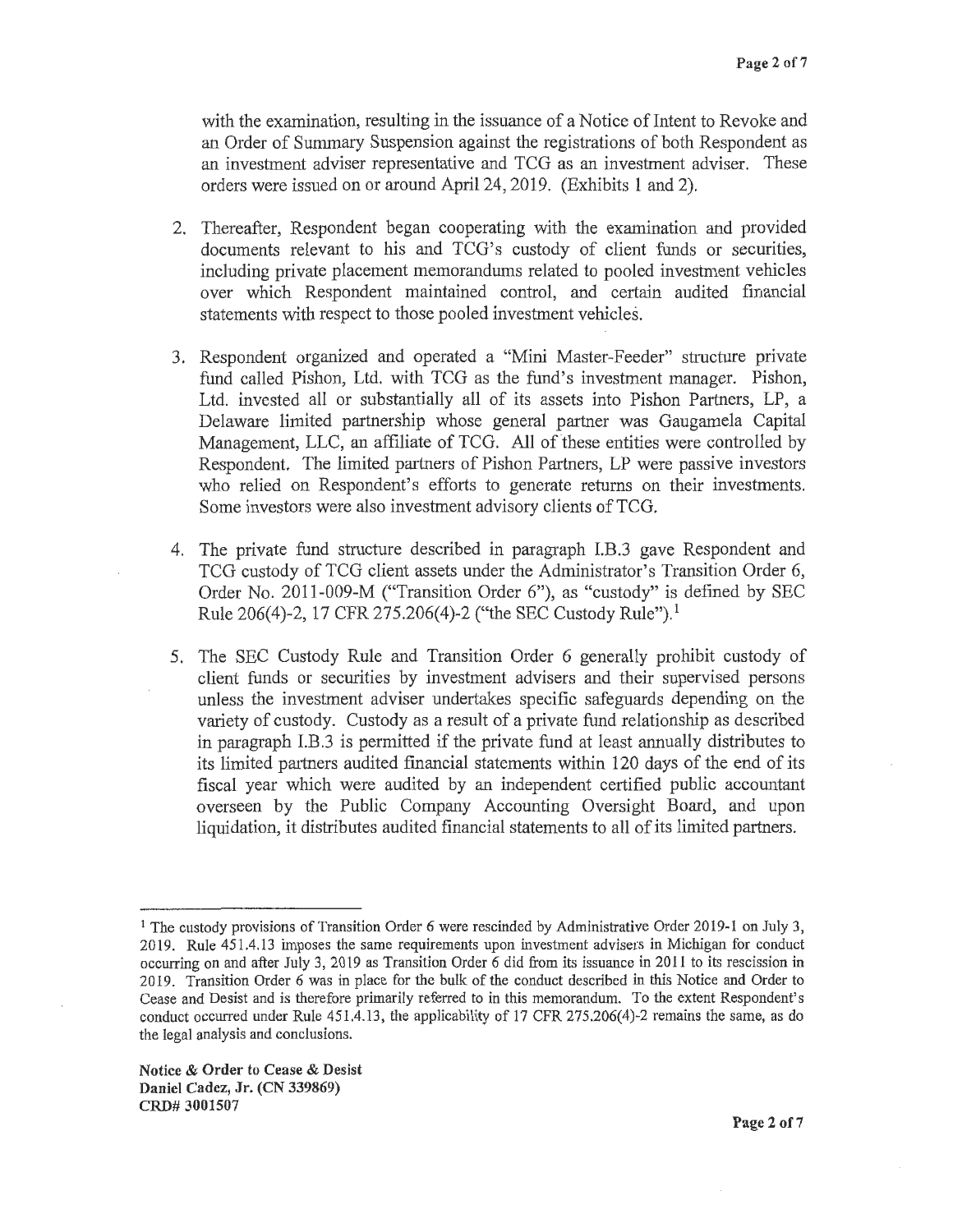- 6, Respondent complied with the safeguards described in paragraph I.B.5 for the years 2012, 2013, and 2014 by obtaining and distributing audited financial statements to limited partners of Pishon Partners, LP. Respondent has failed to provide evidence that he, TCG, or Pishon Partners, LP complied with Transition Order 6 or the SEC Custody Rule for the years 2015, 2016, 2017, 2018, or 2019.
- 7. The Confidential Private Offering Memorandum for Pishon Partners, LP, at page 59, stated:

The General Partner, in its sole discretion, may select the auditor *which will complete the year-end audit* for the Partnership. The Partnership's books of account *shall be audited* as of the close of each fiscal year by [CPA Firm], or any other independent accounting firm designated by the General Partner. Within 120 days after the end of each fiscal year, or as soon thereafter as is reasonably practicable, *annual reports containing audited financial statements will be sent to all Limited Partners.*  [*Emphasis* added.] (Exhibit 3 – Excerpt of Pishon Partners, LP PPM).

8. Respondent and the various entities he controlled within the private fund structure failed to obtain and distribute audited financial statements to limited partners of Pishon Partners, LP for the years 2015, 2016, 2017, 2018, or to date in 2019. A reasonable investor might consider it important to his or her investment decision to know that the limited partnership *in* which he or she invests will not provide audited financial statements on an annual basis notwithstanding representations in the limited partnership's private offering memorandum that such information will be provided.

## II. **RELEVANT STATUTORY PROVISIONS**

1. Section 411(6) of the Securities Act, MCL 451.2411(6), states:

(6) Subject to section 15(h) of the securities exchange act of 1934, 15 USC 780, or section 222 of the investment advisers act of 1940, 15 USC 80b-18a, an agent shall not have custody of funds or securities of a customer except under the supervision of a broker-dealer and an investment adviser representative shall not have custody of funds or securities of a client except under the supervision of an investment adviser or federal covered investment adviser. A rule or order under this act may prohibit, limit, or impose conditions on the custody of funds or securities of a customer by a brokerdealer and on the custody of securities or funds of a client by an investment adviser.

**Notice** & **Order to Cease** & **Desist Daniel Cadez, Jr. (CN 339869) CRD# 3001507**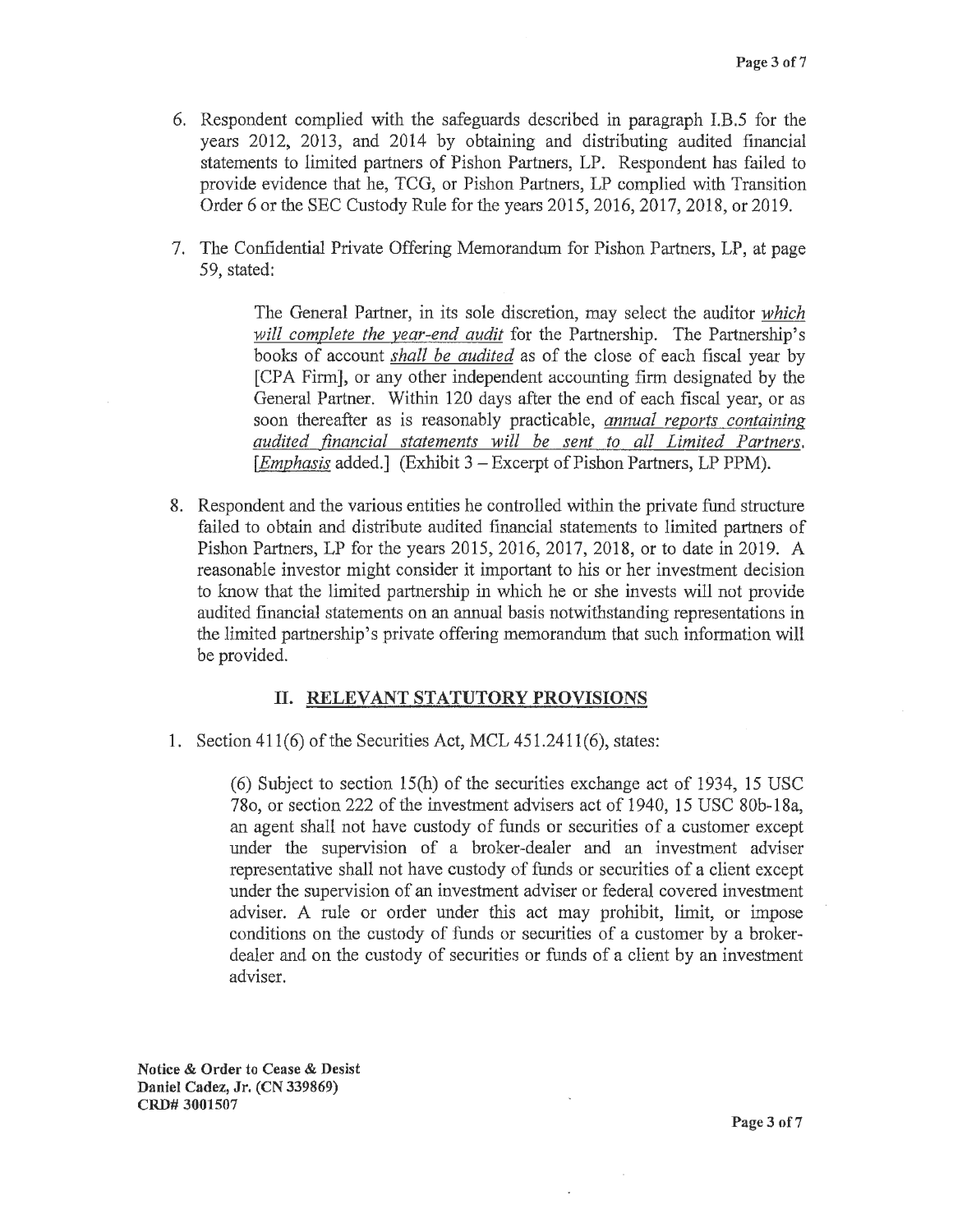2. Order No. 2011-009-M, Transition Order 6, states in part:

\*\*\*

7. An investment adviser is permitted to take and maintain custody of client funds and securities as long as the investment adviser meets the requirements of at least one of paragraphs (a), (b), or (c) below:

(a) The investment adviser (i) satisfies the requirements of Rule  $206(4)$ -2 promulgated under the Advisers Act, 17 CFR 275.206(4)-2, such that the custody of client funds by the investment adviser would not be deemed a fraudulent, deceptive or manipulative act, practice or course of business under such rule if it were applicable to the investment adviser, or (ii) would otherwise not be precluded from taking and maintaining customer funds under federal law or regulations then in effect and applicable to federal covered investment advisers, if they were applied to the investment adviser; or

(b) The investment adviser provides advisory funds exclusively to "private funds," as defined in section 402(a) of the Dodd-Frank Act, provided that the requirements of subparagraphs (i) and (ii) below are satisfied:

(i) The equity holders of such private fund are comprised exclusively of persons who are:

> (A) "Qualified clients" as defined in Rule  $205-3(d)(1)$ promulgated under the Advisers Act, 17 CPR 257.205-  $3(d)(1)^{[2]}$ ; or

> (B) "Accredited investors" as defined in Rule 50l(a) of Regulation D promulgated under the Securities Act of 1933, as amended; and

(ii) Custody of the funds or securities is maintained pursuant to the terms of one or more written agreements, which may include a limited partnership agreement, a limited liability company agreement or other similar organizational or operating agreements, between such adviser and its private fund clients; or

<sup>2</sup>The erroneous citation appears in the original text of Transition Order 6 and should read "17 CFR  $275.205 - 3(d)(1)$ ."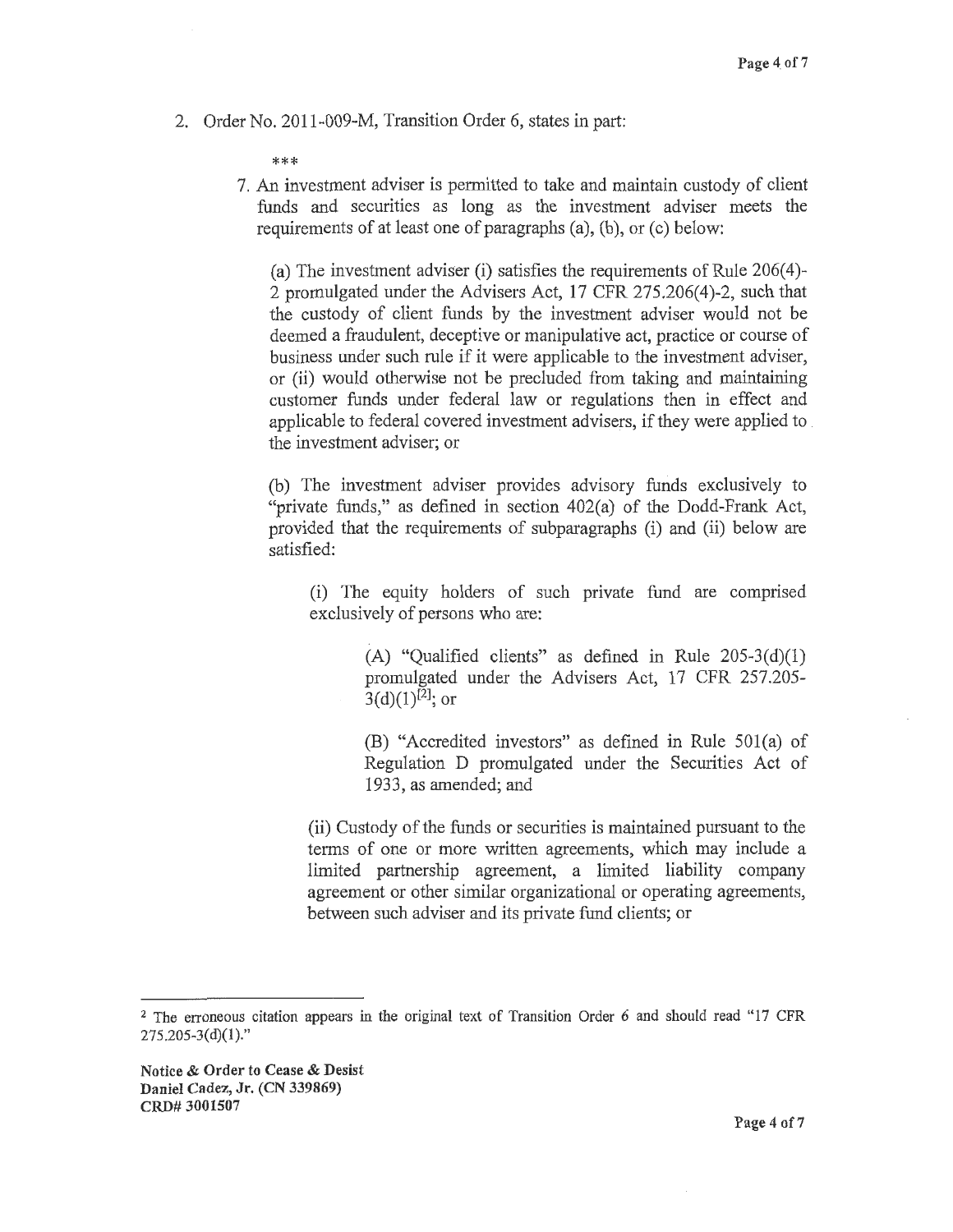( c) the investment adviser is otherwise permitted by rule or order of the Administrator to take and maintain custody of client funds or securities and complies with such rule or order....

3. Section 501(b) of the Securities Act, MCL 451.2501(b), states:

It is unlawful for a person, in connection with the offer, sale, or purchase of a security or the organization or operation of a Michigan investment market under article 4A, to directly or indirectly do any of the following:...

(b) Make an untrue statement of a material fact or omit to state a material fact necessary in order to make the statements made, in the light of the circumstances under which they were made, not misleading...

4. Section 503(1) of the Securities Act, MCL 451.2503(1), states:

In a civil action or administrative proceeding under this act, a person claiming an exemption, exception, preemption, or exclusion has the burden to prove the applicability of the exemption, exception, preemption, or exclusion.

#### III. **CONCLUSIONS OF LAW**

- 1. Respondent Daniel Cadez, Jr. has custody of client funds or securities through his control of Pishon Partners, LP and its affiliated entities and has not obtained annual audits for the years 2015, 2016, 2017, 2018, or to date in 2019 as required by 17 CFR 275.206(4)-2, contrary to Order No. 2011-009-M, the Sixth Transition Order Administering the Michigan Uniform Securities Act (2002), 2008 PA 551 ("Transition Order 6"), Rule 451.4.13, and MCL 451.2411(6).
- 2. Respondent Daniel Cadez, Jr., through the private placement memorandum he distributed to investors on behalf of Pishon Partners, LP, represented that investors would receive annual audited financial statements from the limited partnership; this representation was untrue, as no audited financial statements were prepared and distributed for the years 2015, 2016, 2017, 2018, or to date in 2019. The statement regarding provision of annual audited financial statements was in connection with the offer or sale of a security, material, and untrue, contrary to section  $501(b)$  of the Securities Act, MCL  $451.2501(b)$ .

**Notice** & **Order to Cease** & **Desist Daniel Cadez, Jr. (CN 339869} CRD# 3001507**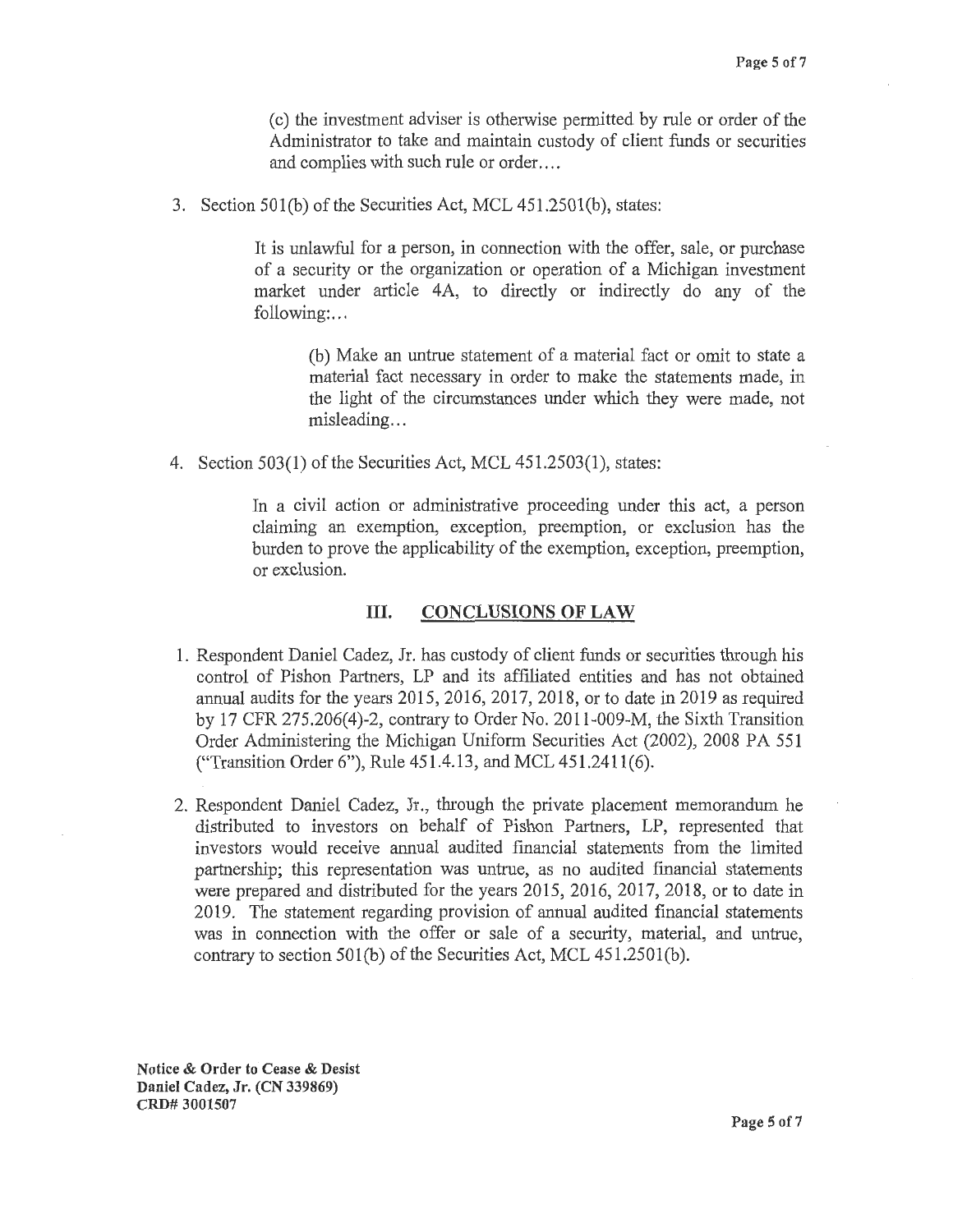#### **IV. ORDER**

IT IS THEREFORE ORDERED, pursuant to section 604 of the Securities Act, MCL 451.2604, that:

- A. Respondent shall immediately CEASE AND DESIST from unlawfully taking custody of client funds, and from making untrue statements of material facts in connection with the offer or sale of securities, contrary to the Securities Act.
- B. Pursuant to section 604(2) of the Securities Act, this Notice and Order to Cease and Desist is IMMEDIATELY EFFECTIVE.
- C. In her Final Order, the Administrator, under section 604(4) of the Securities Act, MCL 451.2604(4), intends to impose a civil fine of \$20,000.00 against Respondent.
- D. Pursuant to section 508 of the Securities Act, MCL 451.2508, a person that willfully violates the Securities Act, or an order issued under the Securities Act, is guilty of a felony punishable by imprisonment for not more than 10 years or a fine of not more than \$500,000.00 for each violation, or both. An individual convicted of violating a rule or order under this act may be fined, but shall not be imprisoned, if the individual did not have knowledge of the rule or order.

## **V. NOTICE OF OPPORTUNITY FOR HEARING**

Section 604 of the Securities Act, MCL 451.2604, provides that Respondent has 30 days beginning with the first day after the date of service of this Notice and Order to Cease and Desist to submit a written request to the Administrator asking that this matter be scheduled for a hearing. If the Administrator receives a written request in a timely manner, the Administrator shall schedule a hearing within 15 days after receipt of the request. The written request for a hearing must be addressed to:

> Corporations, Securities & Commercial Licensing Bureau Regulatory Compliance Division P.O. Box 30018 Lansing, MI 48909

### **VI. ORDER FINAL ABSENT HEARING REQUEST**

A. Under section 604 of the Securities Act, MCL 451.2604, the Respondent's failure to submit a written request for a hearing to the Administrator within 30 days after the service date of this **NOTICE AND ORDER TO CEASE AND DESIST** shall result in this order becoming a **FINAL ORDER** by operation of law. The **FINAL** 

**Notice** & **Order to Cease** & **Desist Daniel Cadez, Jr. (CN 339869) CRD# 3001507**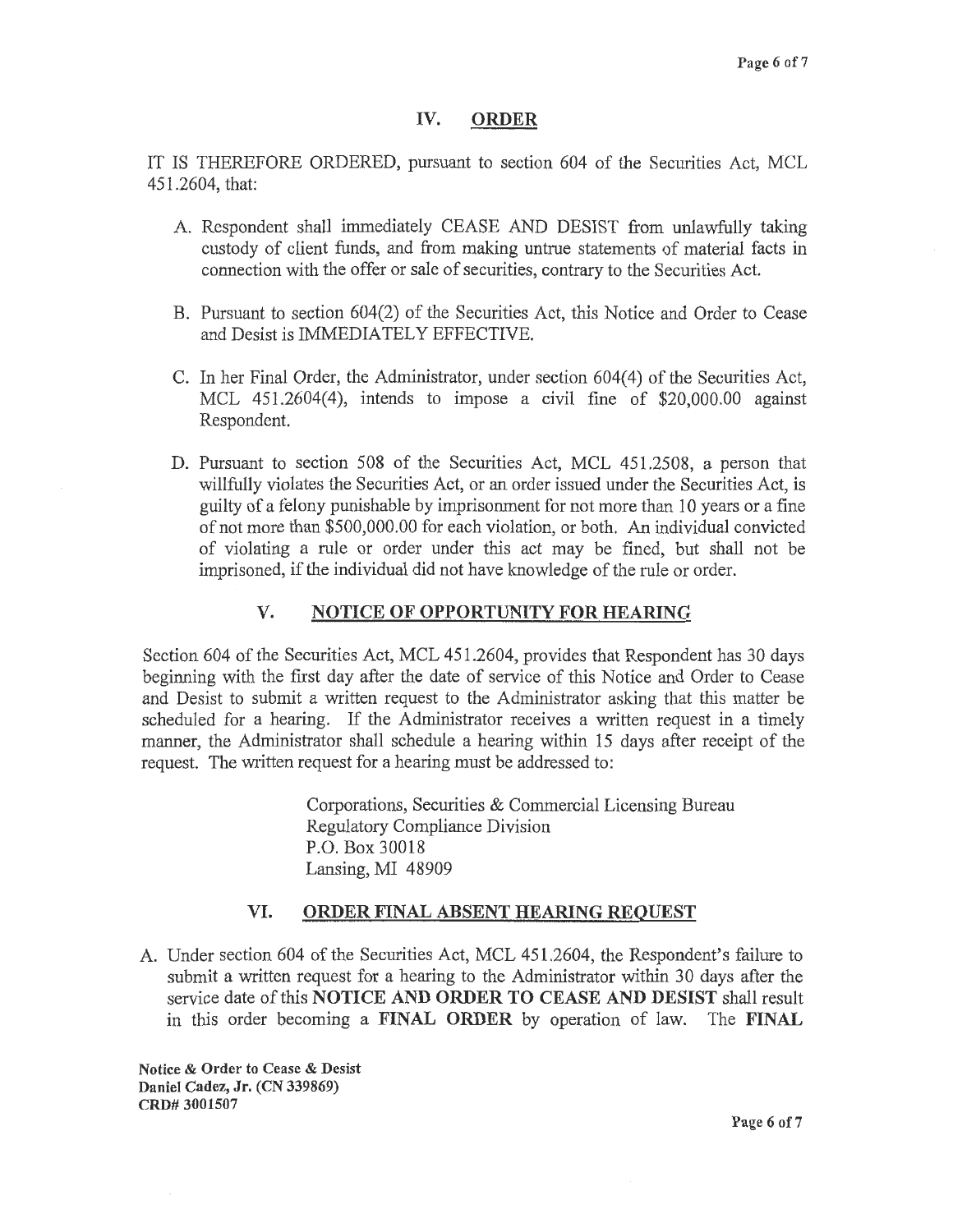**ORDER** includes the imposition of the fines cited described in section IV.C., and the fine amounts set forth below will become due and payable to the Administrator within sixty (60) days after the date this order becomes final:

> $$20,000.00 - Daniel Cadez, Jr., under section 604 of the$ Securities Act, MCL 451.2604.

B. CIVIL FINE payments should be payable to the STATE OF MICHIGAN and contain identifying information (e.g., names and complaint numbers) and mailed to the following address:

> Corporations, Securities & Commercial Licensing Bureau Final Order Monitoring P.O. Box 30018 Lansing, MI 48909

- C. Failure to comply with the terms of this Order within the time frames specified may result in additional administrative penalties, including the summary suspension or continued suspension of all registrations held by Respondent under the Securities Act, the denial of any registration renewal, and/or the denial of any future applications for registration, until full compliance is made. Respondent may voluntarily surrender or withdraw a registration under the Securities Act; however, the surrender or withdrawal will not negate the summary suspension or continued suspension of the relevant registrations or any additional administrative proceedings if a violation of this Order or the Securities Act occurred.
- D. Failure to pay the civil fines within six (6) months after this Order becomes final may result in the referral of the civil fines to the Michigan Department of Treasury for collection action against Respondents.

CORPORATIONS, SECURITIES & COMMERCIAL LICENSING BUREAU  $7/31/19$ By: *Julia/Dale, Director, Corporations, Securities*  $& C\_{mm}\acute{e}r$  cial Licensing Bureau

**Notice** & **Order to Cease** & **Desist Daniel Cadez, Jr. (CN 339869) CRD# 3001507**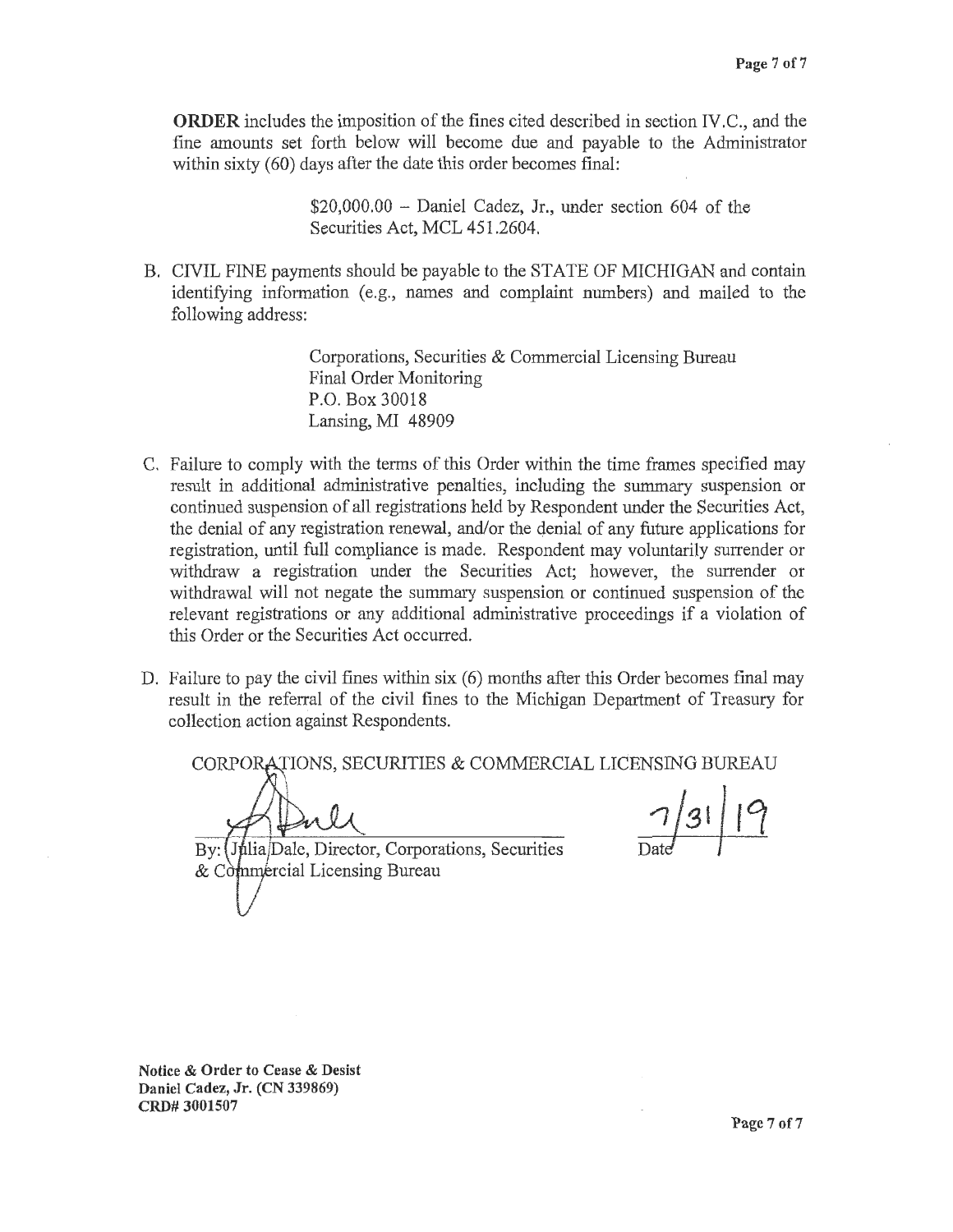### **STATE OF MICHIGAN DEPARTMENT OF LICENSING AND REGULATORY AFFAIRS CORPORATIONS, SECURITIES & COMMERCIAL LICENSING BUREAU**

In the matter of:

Agency No. 339869

DANIEL CADEZ, JR CRD# 3001507

Respondent.

I  $\mathbf{r}$ Issued and entered  $T_{\text{rms}}$   $\frac{3!}{2!}$  day of  $\frac{1}{2!}$   $\frac{1}{2!}$   $\frac{1}{2!}$   $\frac{1}{2!}$ **NOTICE OF INTENT TO REVOKE INVESTMENT ADVISER REPRESENTATIVE REGISTRATION AND ORDER OF SUMMARY SUSPENSION** 

## **I. RELEVANT FACTS AND APPLICABLE LAW.**

Relevant information and statutory provisions, under the Michigan Uniform Securities Act (2002), 2008 PA 551, as amended, MCL 451.2101 *et seq* (the "Securities Act"):

- 1. Daniel Cadez, Jr. (CRD#3001507, "Respondent") is an individual who resides in the State of Michigan. Respondent is presently registered in Michigan as an investment adviser representative of the Cadez Group, LTD, d/b/a Advanced Financial Planning, Inc. (CRD#l 16896, "Cadez Group"), a Michigan~registered investment adviser.
- 2. The Corporations, Securities & Commercial Licensing Bureau ("the Bureau") within the State of Michigan Department of Licensing and Regulatory Affairs notified Respondent and Cadez Group in or around October of 2018 that Bureau staff was beginning an examination of Cadez Group's books and records pursuant to MCL 451.2411(4).
- 3. On or around April 24, 2019, Respondent and Cadez Group were suspended for failing to cooperate with the Bureau's examination of Cadez Group. (Exhibit **1,** "the April Order"). Since the issuance of the April Order, Respondent and Cadez Group have cooperated with the examination and provided relevant documents to Bureau examiners.
- 4. Documents provided by Respondent demonstrated that Respondent has unlawful custody of Cadez Group client funds or securities in violation of the Securities Act, and that Respondent made untrue statements of fact in connection with the offer or sale of a security; these findings resulted in the issuance of Notice and Order to Cease and Desist against Respondent. (Exhibit 2-Daniel Cadez, Jr. Cease and Desist Order).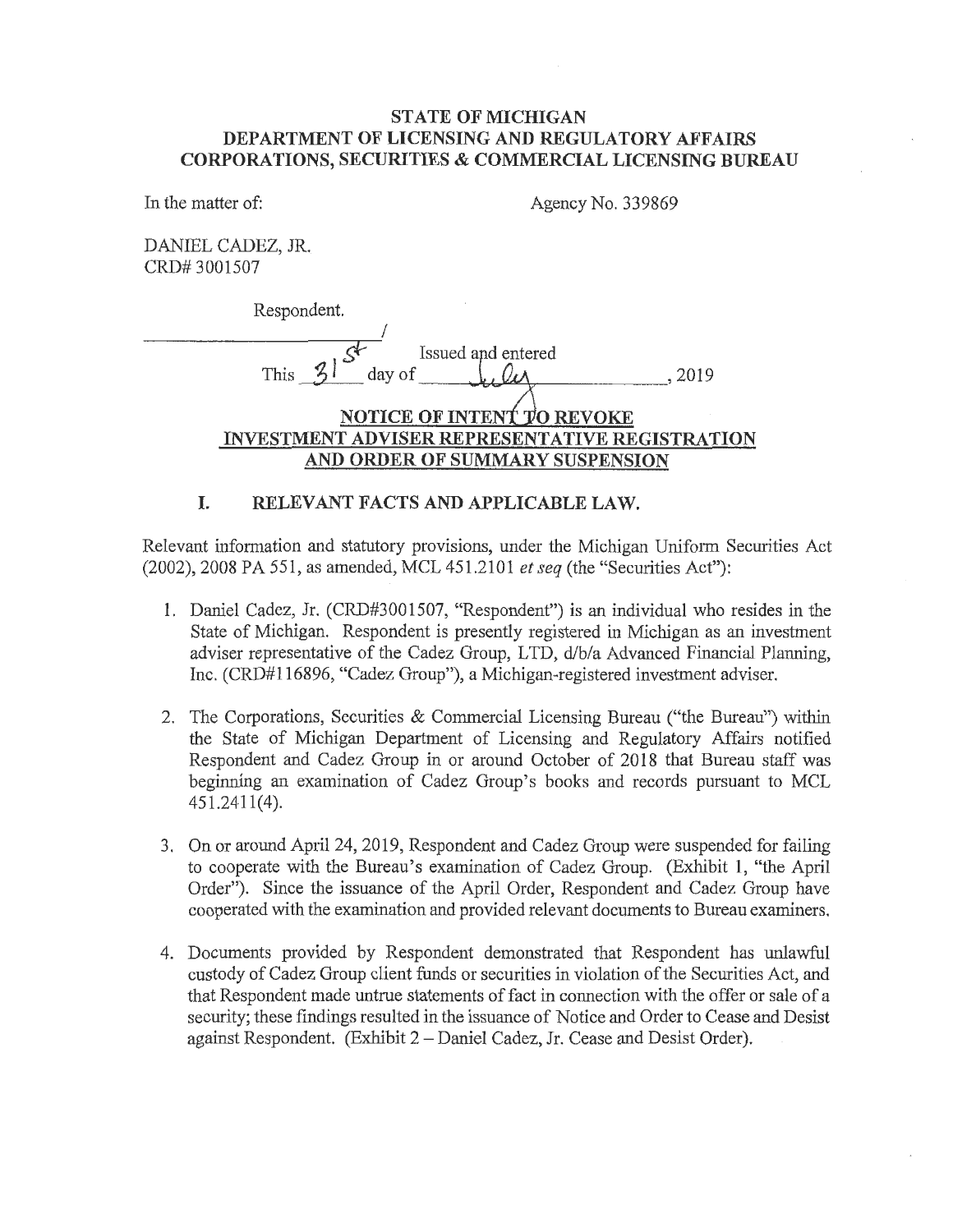- 5. The Director of the Bureau ("Administrator") has reviewed materials regarding Respondent's actions as a registrant under the Securities Act. The Administrator has determined that it is authorized, appropriate, and in the public interest to withdraw the April Order, and to institute new administrative proceedings under the Securities Act to revoke Respondent's investment adviser representative registration based upon his willful failure to comply with the Securities Act, and his being subject to a cease and desist order issued by the securities regulator of a state.
- 6. Section 412(2) of the Securities Act, MCL 451.2412(2), states in relevant part:

If the administrator finds that the order is in the public interest and subsection (4) authorizes the action, an order under this act may revoke, suspend, condition, or limit the registration of a registrant and if the registrant is a broker-dealer or investment adviser, of a partner, officer, director, or a person having a similar status or performing similar functions, or a person directly or indirectly in control of the broker-dealer or investment adviser ...

7. Section 412(4) of the Securities Act, MCL 451.2412(4) states in relevant part:

( 4) A person may be disciplined under subsections (1) to (3) if any of the following apply to the person:

\*\*\*

(b) The person willfully violated or willfully failed to comply with this act or the predecessor act or a rule adopted or order issued under this act or the predecessor act within the previous 10 years.

\*\*\*

(1) The person is the subject of a cease and desist order issued by the securities and exchange commission or issued under the securities, commodities, investment, franchise, banking, finance, or insurance laws of a state...

8. Section 412(6) of the Securities Act, MCL 451.2412(6), states:

(6) The administrator may suspend or deny an application summarily, restrict, condition, limit, or suspend a registration, or censure, bar, or impose a civil fine on a registrant pending final determination of an administrative proceeding. On the issuance of the order, the administrator shall promptly notify each person subject to the order that the order has been issued, the reasons for the action, and that, within 15 days after the receipt of a request in a record from the person, the matter will be scheduled for a hearing. If a hearing is not requested by a person subject to the order or is not ordered by the administrator within 30 days after the date of service of the order, the order is final. If a hearing is requested or ordered, the administrator, after notice of and opportunity for hearing to each person subject to the order, may modify or vacate the order or extend the order until final determination.

Daniel Cadez, Jr., CRD#3001507 Notice of Intent to Revoke File No. 339869 Page 2 of 4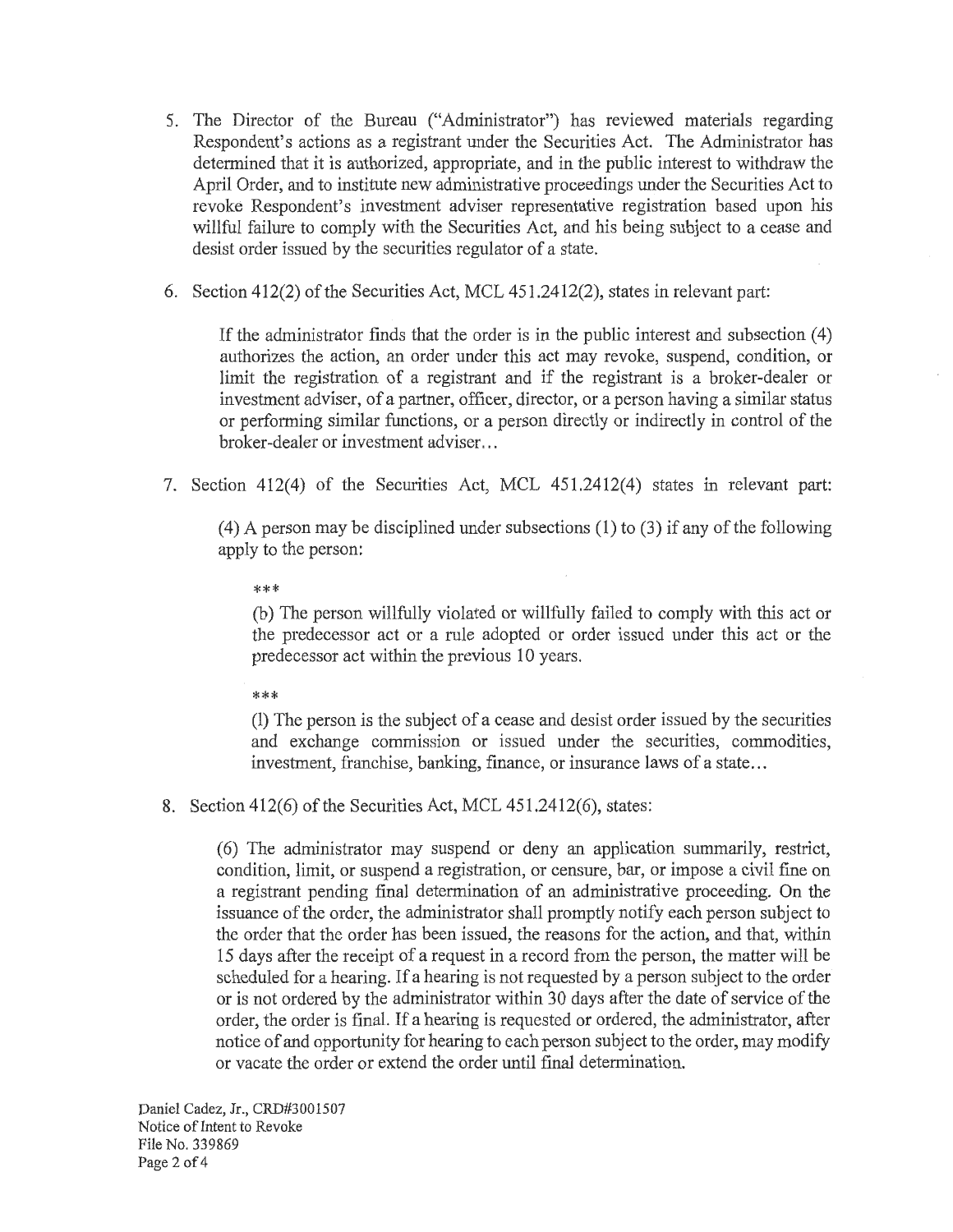9. Section 412(7) of the Securities Act, MCL 451.2412(7), states:

(7) Except under subsection ( 6), an order shall not be issued under this section unless all of the following have occurred:

- (a) Appropriate notice has been given to the applicant or registrant.
- (b) Opportunity for hearing has been given to the applicant or registrant.
- ( c) Findings of fact and conclusions of law have been made on the record pursuant to the administrative procedures act of 1969, 1969 PA 306, MCL 24.201 to 24.328.
- 10. The Administrator may revoke Respondent's investment adviser representative registration pursuant to section 412(2) of the Securities Act, MCL 451.2412(2), because it is in the public interest, and because:
	- A. Respondent willfully violated or failed to comply with the Securities Act by taking custody of client funds or securities, and by making untrue statements of material facts in connection with the offer or sale of securities, giving the Administrator cause to issue an order under sections  $412(2)$  and  $412(4)(b)$  of the Securities Act, MCL 451.2412(2) and MCL 451.2412(4)(b); and
	- B. Respondent is the subject of a cease and desist order issued under the securities laws of a state, giving the Administrator cause to issue an order under sections 412(2) and 412(4)(1) of the Securities Act, MCL 451.2412(2) and MCL  $451.2412(4)(1)$ .
- 11. The Administrator may summarily suspend Respondent's investment adviser representative registration pursuant to section 412(6) of the Securities Act, MCL 451.2412(6), pending the outcome of the administrative proceedings initiated by this Notice.

### II. **ORDER.**

The Administrator finds that this ORDER is authorized, appropriate, and in the public interest based on the above~cited facts and law.

IT IS ORDERED as follows:

1. The April 24, 2019 Notice of Intent to Revoke Investment Adviser Representative Registration and Order of Summary Suspension issued against Respondent is withdrawn as a result of Respondent's cooperation with the Bureau's examination, and replaced by this Notice and Order.

2. The Administrator intends TO REVOKE THE INVESTMENT ADVISER REPRESENTATIVE REGISTRATION OF DANIEL CADEZ, JR. under section 412(2) of

Daniel Cadez, Jr., CRD#3001507 Notice of Intent to Revoke File No. 339869 Page 3 of 4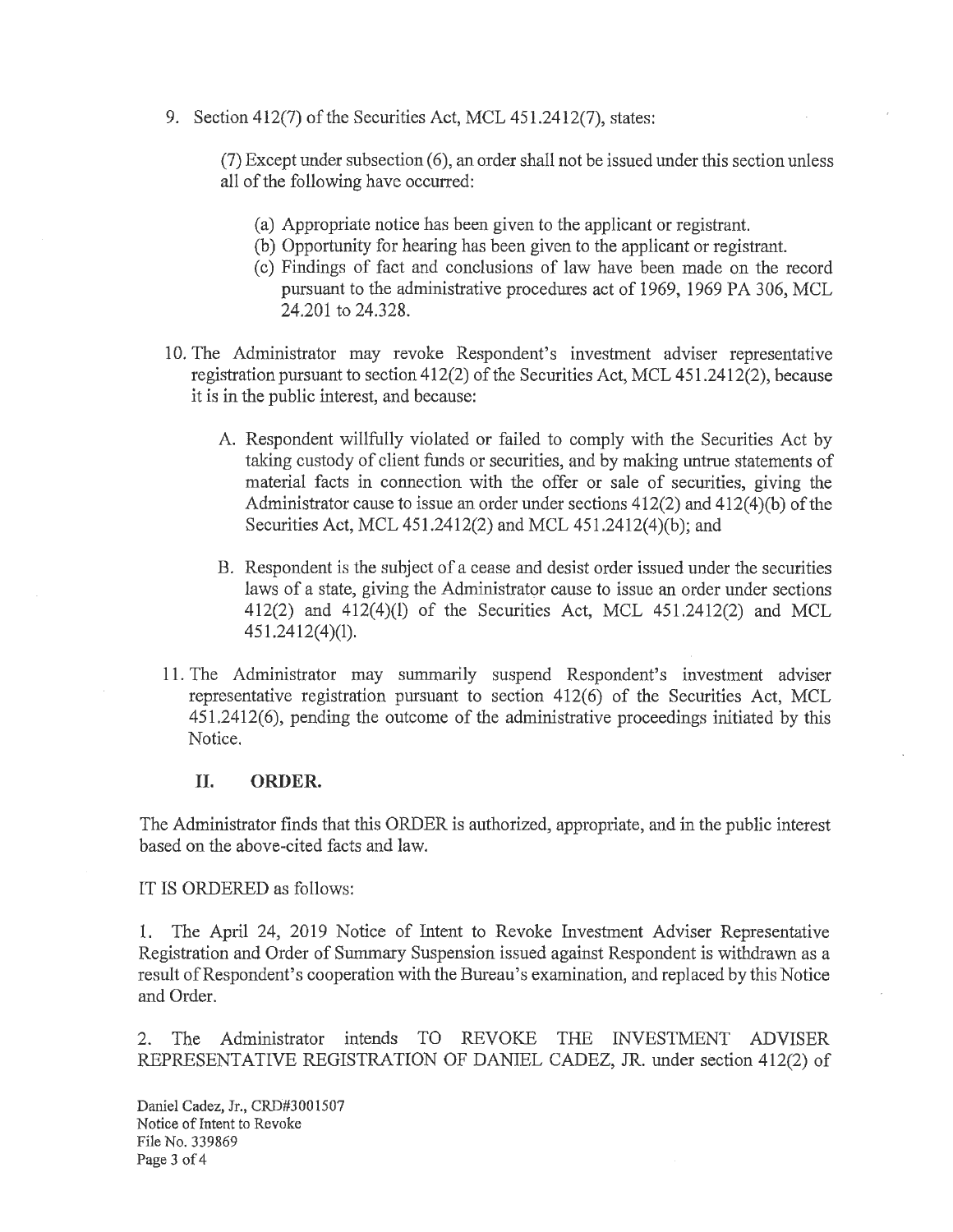the Securities Act, MCL 451.2412(2), because he willfully violated or failed to comply with the Securities Act and because he is subject to a cease and desist order issued by a state securities regulator, both of which support the revocation of his investment adviser representative registration under the above-cited provisions of the Michigan Uniform Securities Act (2002), 2008 PA 551, MCL 451.2101 *et seq.* 

3. Respondent's investment adviser representative registration is SUMMARILY SUSPENDED pending the outcome of revocation proceedings instituted by this NOTICE in accordance with section 412(6) of the Securities Act, MCL 451.2412(6).

4. In accordance with sections 412(2) and 412(7) of the Securities Act, MCL 451.2412(2) and MCL 451.2412(7): This is NOTICE that the Administrator intends to revoke Respondent's investment adviser representative registration, and that Respondent has thirty (30) days after the date that this Order is served on Respondent to respond in writing to the enclosed Notice of Opportunity to Show Compliance. If the Administrator timely receives a written request, depending upon the election, the Administrator shall either promptly schedule a compliance conference, or schedule a hearing within fifteen ( 15) days after receipt of the written request. If you fail to respond to this Notice and Order within the time frame specified, the Administrator shall schedule a hearing. If a hearing is requested or ordered, the Administrator, after notice of and an opportunity for hearing to Respondent, may modify or vacate this Order or extend the Order until final determination.

**If Respondent requests a hearing, the request must be in writing and filed with the Department of Licensing and Regulatory Affairs, Corporations, Securities** & **Commercial Licensing Bureau, Regulatory Compliance Division, P.O. Box 30018, Lansing, MI 48909.** 

DEPARTMENT OF LICENSING AND REGULATORY AFFAIRS CORPORATIONS, SECURITIES & COMMERCIAL LICENSING BUREAU  $\bigwedge$ 

By: <u>Ilau</u> 1/31/19

Julia Dale, Administrator and Director Corporations, Securities & Commercial Licensing Bureau

Daniel Cadez, Jr., CRD#3001507 Notice of Intent to Revoke File No. 339869 Page 4 of 4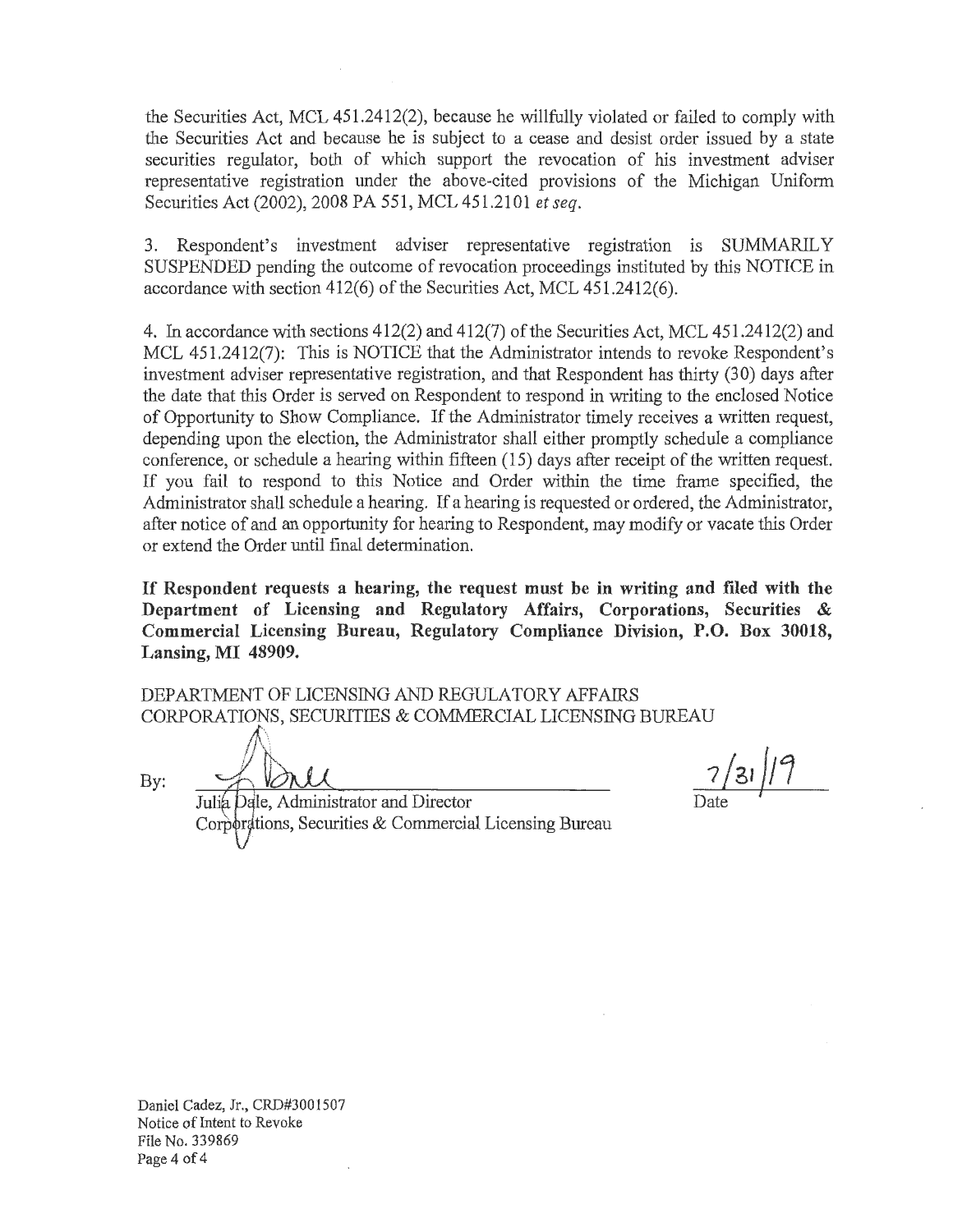### **STATE OF MICHIGAN DEPARTMENT OF LICENSING AND REGULATORY AFFAIRS CORPORATIONS, SECURITIES & COMMERCIAL LICENSING BUREAU**

In the matter of:

Agency No. 339869

DANIEL CADEZ, JR. CRD# 3001507

Respondent.

This *ju* aay of *Latter Built 15 and the state of the state of*  $\theta$  *, 2019* 

## **NOTICE OF INTENT TO REVOKE INVESTMENT ADVISER REPRESENTATIVE REGISTRATION AND ORDER OF SUMMARY SUSPENSION**

## **I. RELEVANT FACTS AND APPLICABLE LAW.**

Relevant information and statutory provisions, under the Michigan Uniform Securities Act (2002), 2008 PA 551, as amended, MCL 451.2101 *et seq* (the "Securities Act"):

- 1. Daniel Cadez, Jr. (CRD#3001507, "Respondent") is an individual who resides in the State of Michigan. Respondent is presently registered in Michigan as an investment adviser representative of the Cadez Group, LTD, d/b/a Advanced Financial Planning, Inc. (CRD#l 16896, "Cadez Group"), a Michigan-registered investment adviser.
- 2. The Corporations, Securities & Commercial Licensing Bureau ("the Bureau") within the State of Michigan Department of Licensing and Regulatory Affairs notified Respondent and Cadez Group in or around October of 2018 that Bureau staff was beginning an examination of Cadez Group's books and records pursuant to MCL  $451.2411(4)$ .
- 3. The onsite portion of the examination began on or around December 11, 2018. Thereafter, on January 23, 2019, Bureau staff submitted a written request for further information from Respondent and Cadez Group. Respondent and Cadez Group failed to respond to the request, and to follow-up requests on or around February 21, 2019; March 7, 2019; and March 15, 2019.
- 4. Bureau staff requested production of documents for inspection in connection with the examination through numerous methods of communication, including in person, through multiple email requests and reminders, and through U.S. Mail.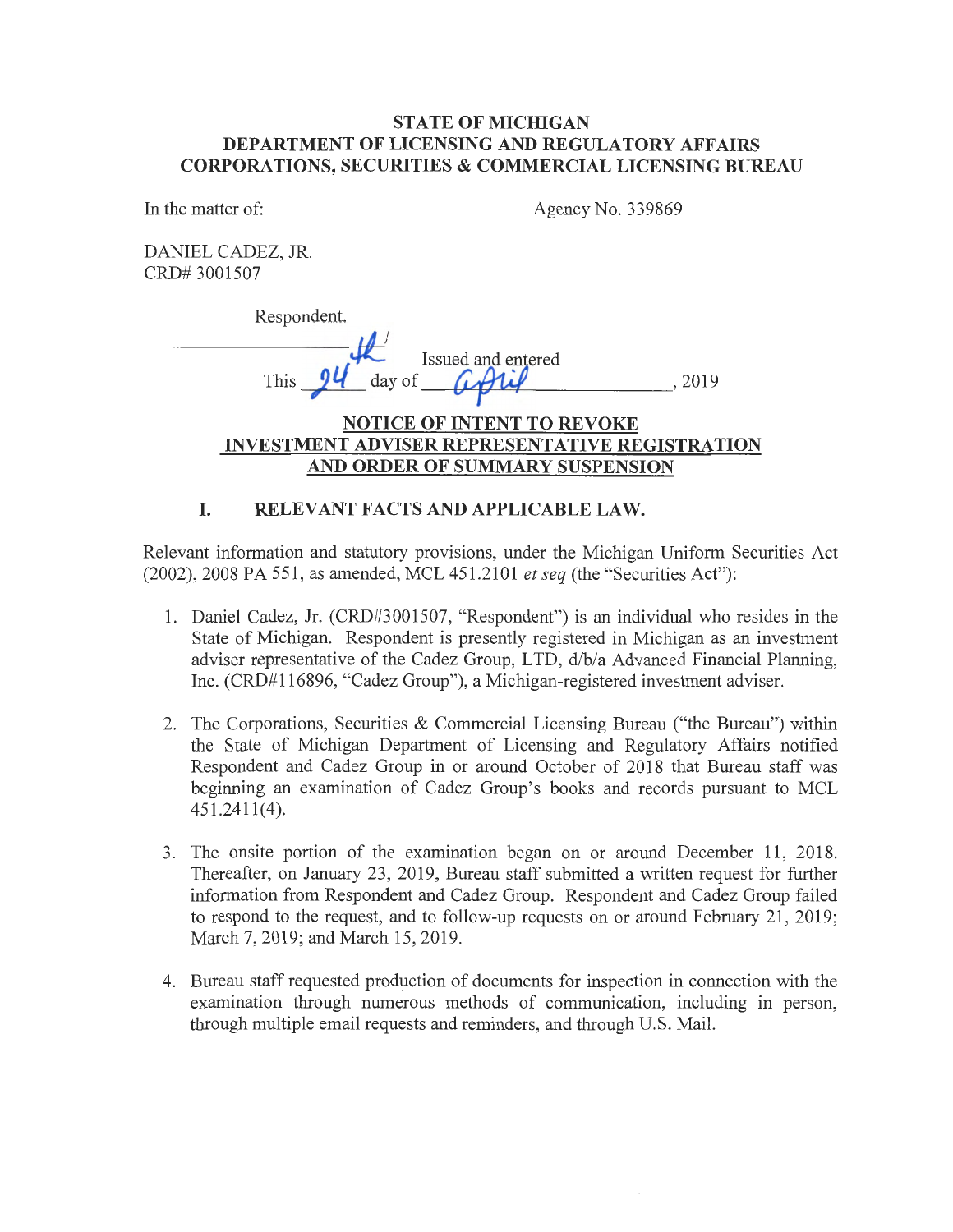- 5. Respondent has failed to provide the records necessary for Bureau staff to complete its examination of Cadez Group, thereby impeding an examination being conducted pursuant to MCL 451.2411(4).
- 6. The Director of the Bureau ("Administrator") has reviewed materials regarding Respondent's actions to impede the Bureau's lawful examination under the Securities Act. The Administrator has determined that it is authorized, appropriate, and in the public interest to revoke Respondent's investment adviser representative registration and to suspend his registration pending the outcome of revocation proceedings.
- 7. Section 412(2) of the Securities Act, MCL 451.2412(2), states in relevant part:

If the administrator finds that the order is in the public interest and subsection (4) authorizes the action, an order under this act may revoke, suspend, condition, or limit the registration of a registrant and if the registrant is a broker-dealer or investment adviser, of a partner, officer, director, or a person having a similar status or performing similar functions, or a person directly or indirectly in control of the broker-dealer or investment adviser. ..

8. Section 412(4) of the Securities Act, MCL 451.2412(4) states in relevant part:

(4) A person may be disciplined under subsections (1) to (3) if any of the following apply to the person:

\*\*\*

(h) The person refuses to allow or otherwise impedes the administrator from conducting an audit or inspection under section 411(4) or refuses access to a registrant's office to conduct an audit or inspection under section  $411(4)$ ...

9. Section 412(6) of the Securities Act, MCL 451.2412(6), states:

(6) The administrator may suspend or deny an application summarily, restrict, condition, limit, or suspend a registration, or censure, bar, or impose a civil fine on a registrant pending final determination of an administrative proceeding. On the issuance of the order, the administrator shall promptly notify each person subject to the order that the order has been issued, the reasons for the action, and that, within 15 days after the receipt of a request in a record from the person, the matter will be scheduled for a hearing. If a hearing is not requested by a person subject to the order or is not ordered by the administrator within 30 days after the date of service of the order, the order is final. If a hearing is requested or ordered, the administrator, after notice of and opportunity for hearing to each person subject to the order, may modify or vacate the order or extend the order until final determination.

Daniel Cadez, Jr., CRD#3001507 Notice of Intent to Revoke File No. 339869 Page 2 of 4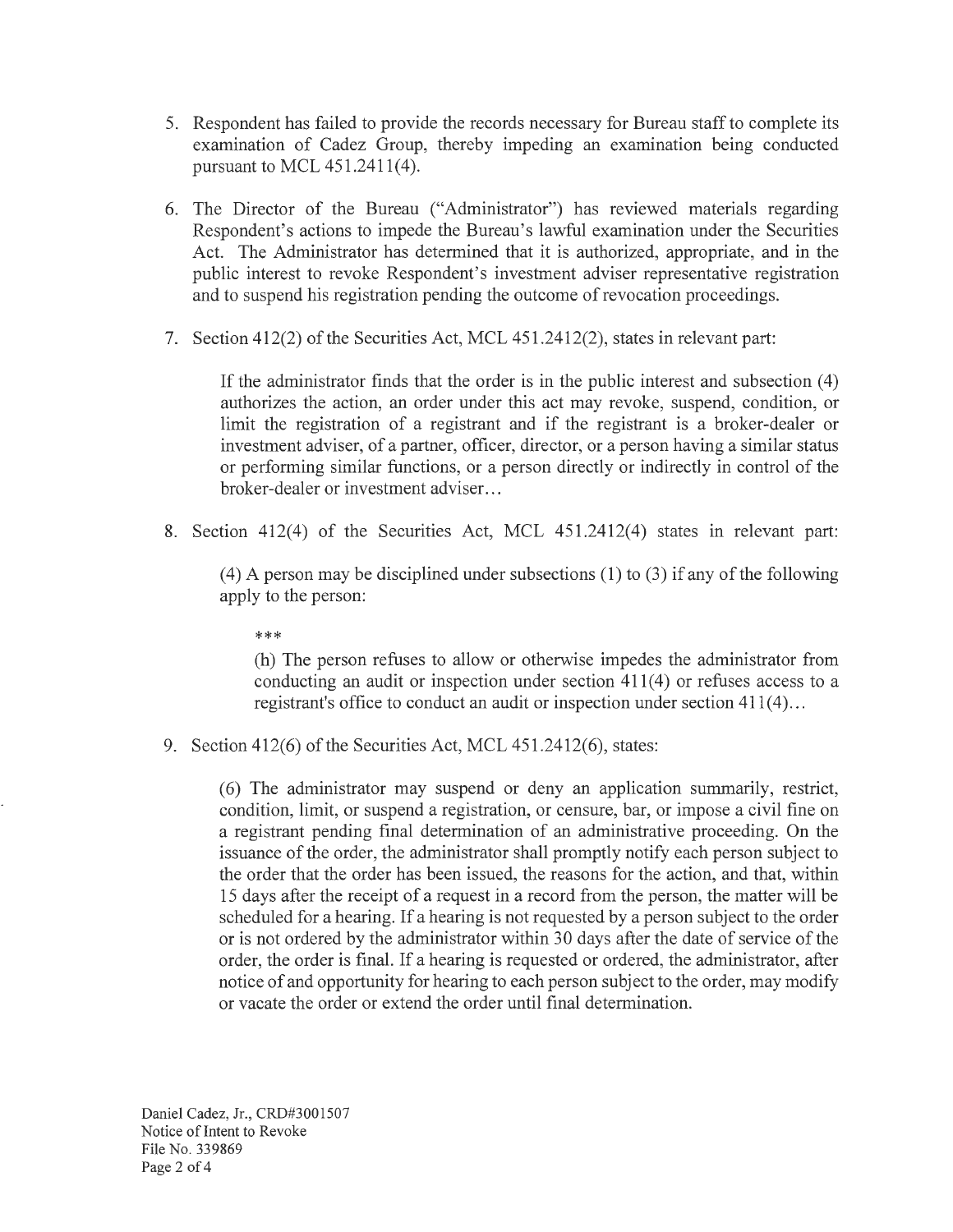10. Section 412(7) of the Securities Act, MCL 45 1.2412(7), states:

(7) Except under subsection ( 6), an order shall not be issued under this section unless all of the following have occurred:

- (a) Appropriate notice has been given to the applicant or registrant.
- (b) Opportunity for hearing has been given to the applicant or registrant.
- ( c) Findings of fact and conclusions of law have been made on the record pursuant to the administrative procedures act of 1969, 1969 PA 306, MCL 24.201 to 24.328.
- 11. The Administrator may revoke Respondent's investment adviser representative registration pursuant to section 412(2) of the Securities Act, MCL 451.2412(2), because it is in the public interest, and because:
	- A. Respondent has impeded the Bureau's examination under MCL 451.2411(4), giving the Administrator cause to issue an order under sections 412(2) and 412(4)(h) of the Securities Act, MCL 451.2412(2) and MCL 451.2412(4)(h).
- 12. The Administrator may summarily suspend Respondent's investment adviser representative registration pursuant to section 412(6) of the Securities Act, MCL 451.2412(6), pending the outcome of the administrative proceedings initiated by this Notice.

## **II. ORDER.**

The Administrator finds that this ORDER is authorized, appropriate, and in the public interest based on the above-cited facts and law.

IT IS ORDERED as follows:

1. The Administrator intends TO REVOKE THE INVESTMENT ADVISER REPRESENTATIVE REGISTRATION OF DANIEL CADEZ, JR. under section 412(2) of the Securities Act, MCL 451.2412(2), because he has impeded the inspection of the records of Cadez Group, LTD under section 411(4) of the Securities Act, MCL 451.2411(4), which supports the revocation of his investment adviser representative registration under the abovecited provisions of the Michigan Uniform Securities Act (2002), 2008 PA 551, MCL 451.2101 *et seq.* 

2. Respondent's investment adviser representative registration is SUMMARILY SUSPENDED pending the outcome of revocation proceedings instituted by this NOTICE in accordance with section  $412(6)$  of the Securities Act, MCL  $451.2412(6)$ .

3. In accordance with sections 412(2) and 412(7) of the Securities Act, MCL 451.2412(2) and MCL 451.2412(7): This is NOTICE that the Administrator intends to revoke Respondent's

Daniel Cadez, Jr., CRD#3001507 Notice of Intent to Revoke File No. 339869 Page 3 of 4